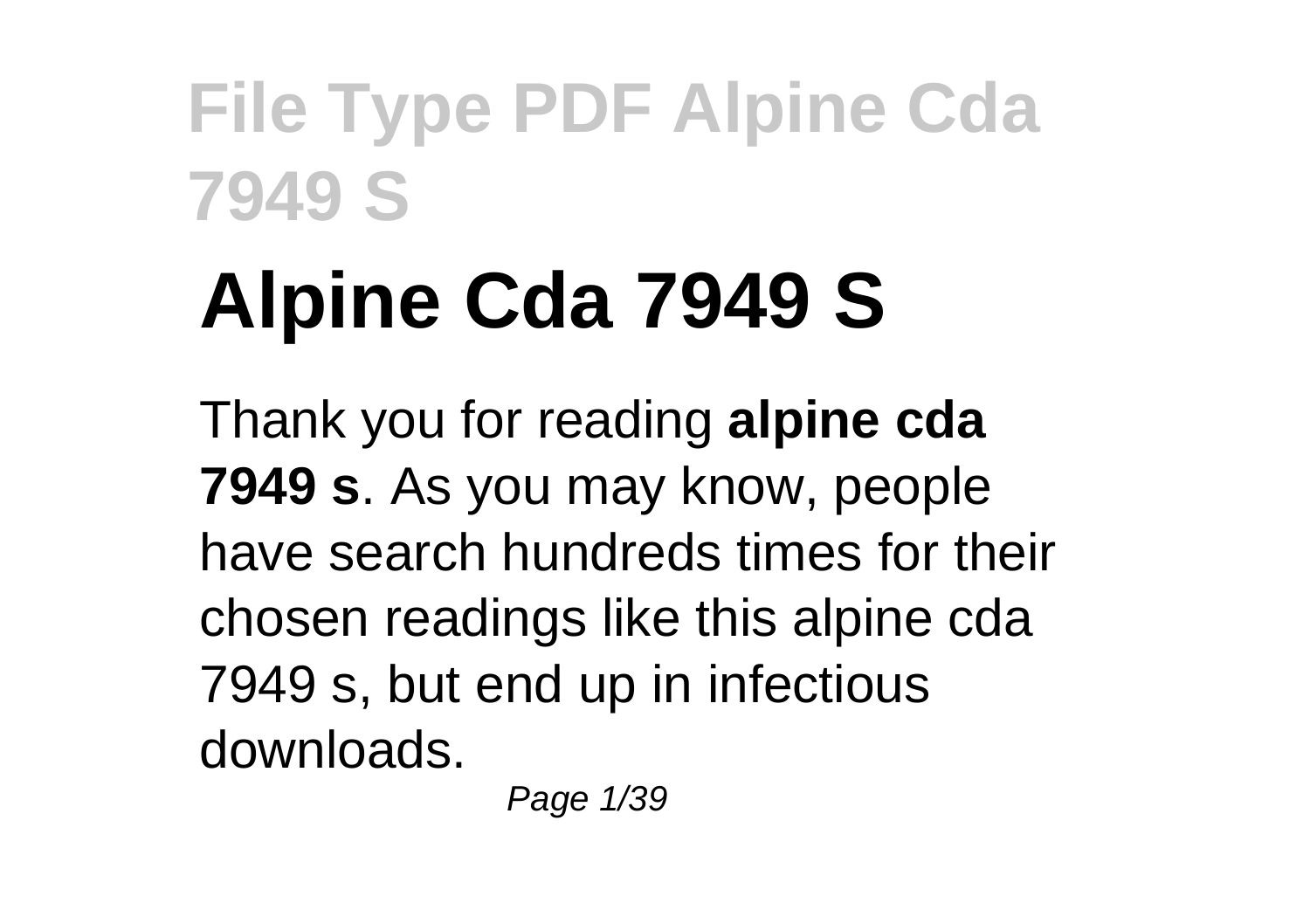Rather than reading a good book with a cup of tea in the afternoon, instead they juggled with some harmful bugs inside their computer.

alpine cda 7949 s is available in our digital library an online access to it is set as public so you can get it Page 2/39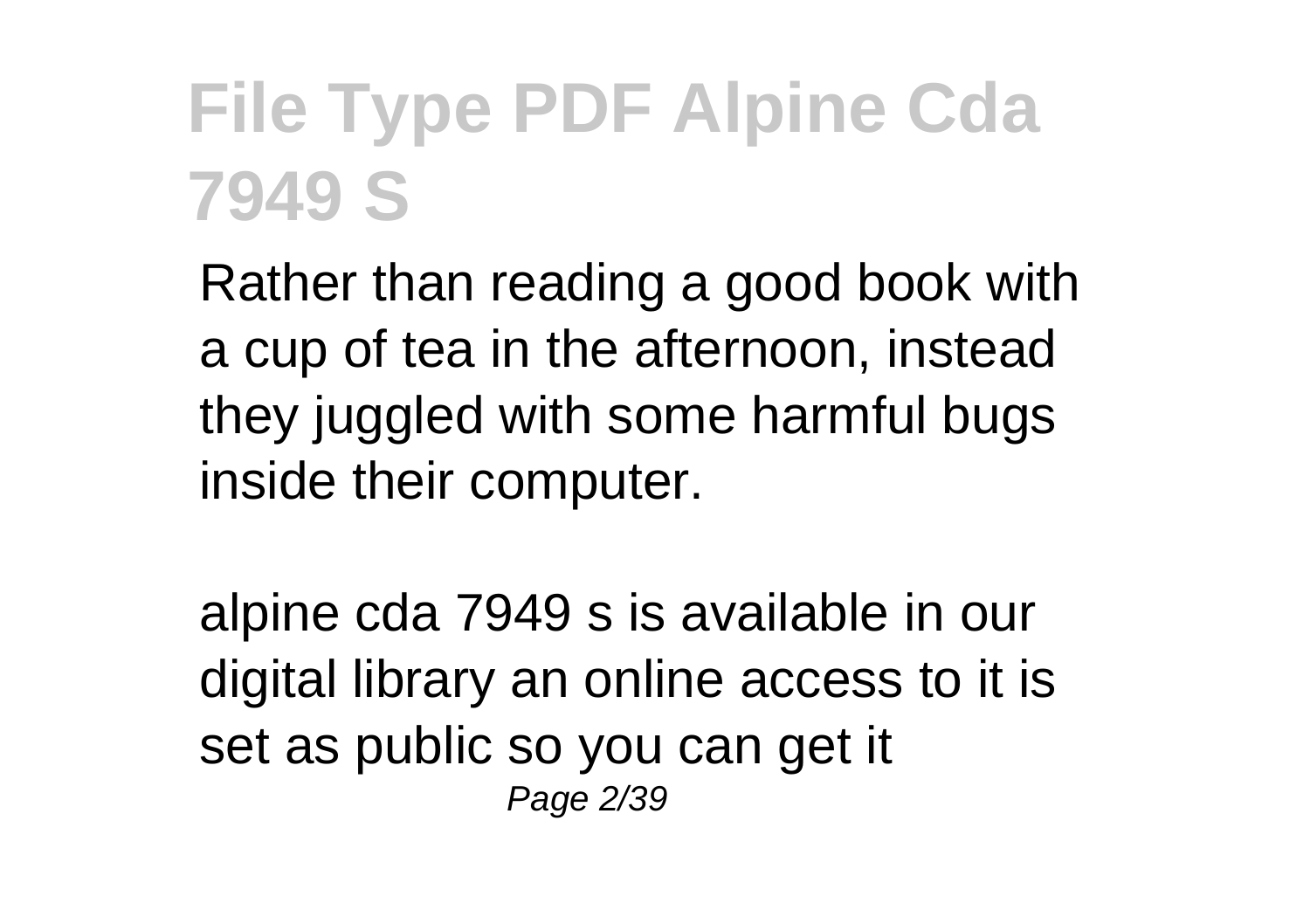instantly.

Our books collection saves in multiple locations, allowing you to get the most less latency time to download any of our books like this one.

Merely said, the alpine cda 7949 s is universally compatible with any devices to read

Page 3/39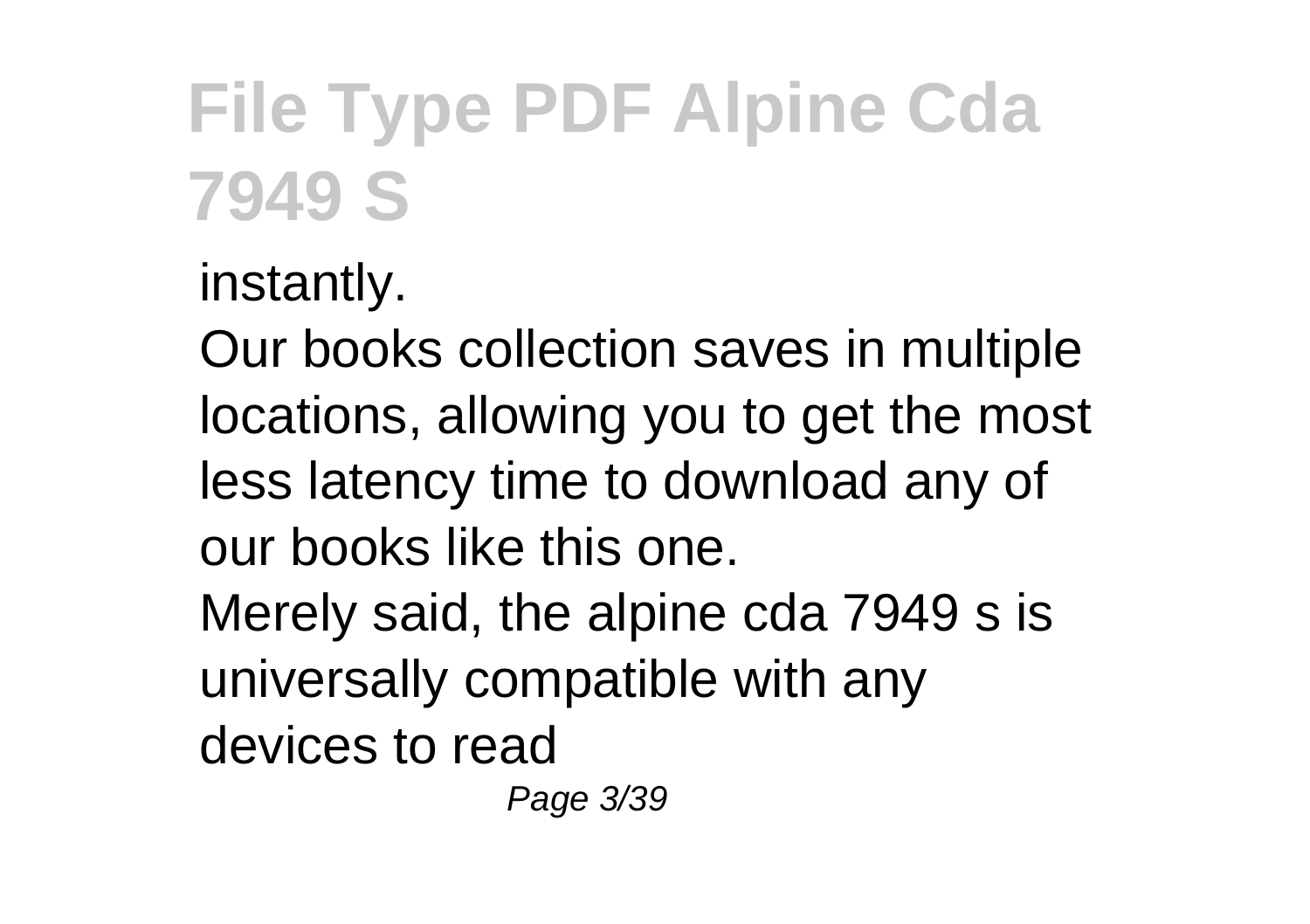#### Alpine Cda 7949 S

Ltd., ABN: 78159280136, Main Business Location: NSW 2061, Notice Date: May 20, 2021, Liquidator: Simon John Cathro Rugged Yet Smooth Pty Ltd, ABN: 56622255350, Main Business Location: NSW 2065, Notice Page 4/39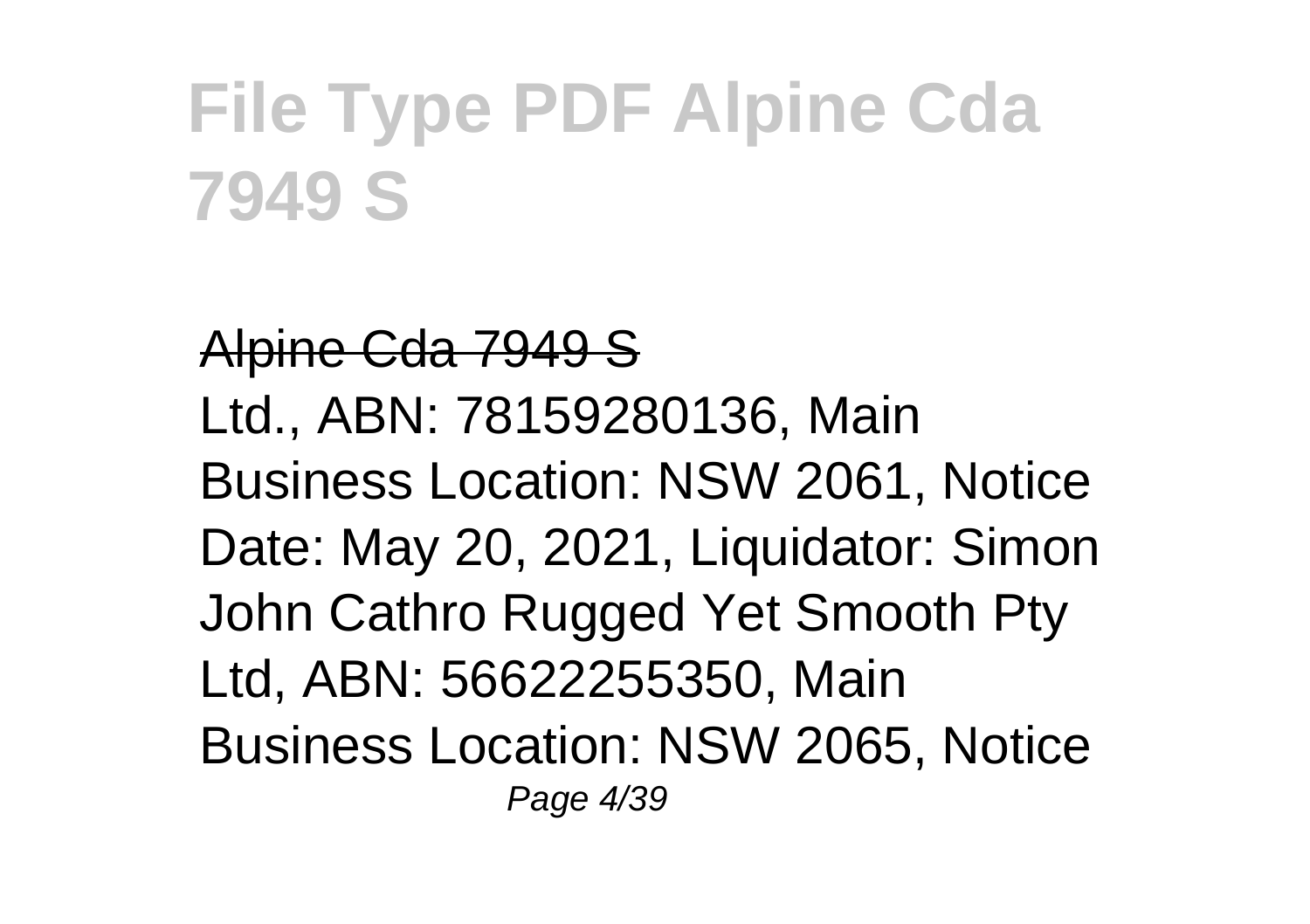...

Liquidations listed in the North Sydney council area, updated hourly for July 9 The Digital Bits is proud to serve as an authorized U.S. mirror site for Jim Taylor's Official DVD FAQ! This page will be updated regularly, to keep it Page 5/39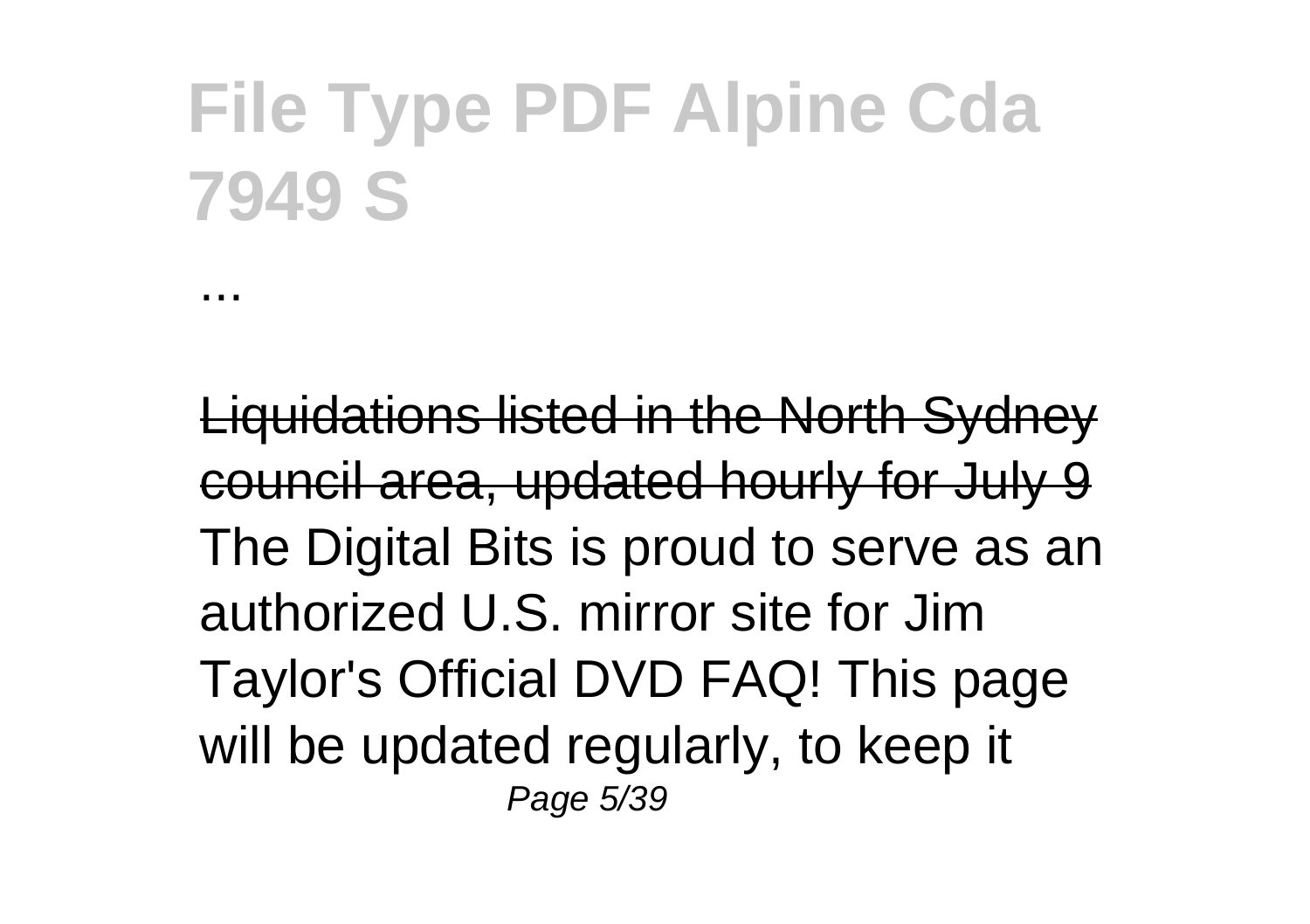current with the official FAQ site. If you have ...

#### The Official DVD FAQ WASHINGTON (AP) — Split along party lines, the House launched a new investigation of the Jan. 6 Capitol insurrection on Wednesday, approving Page 6/39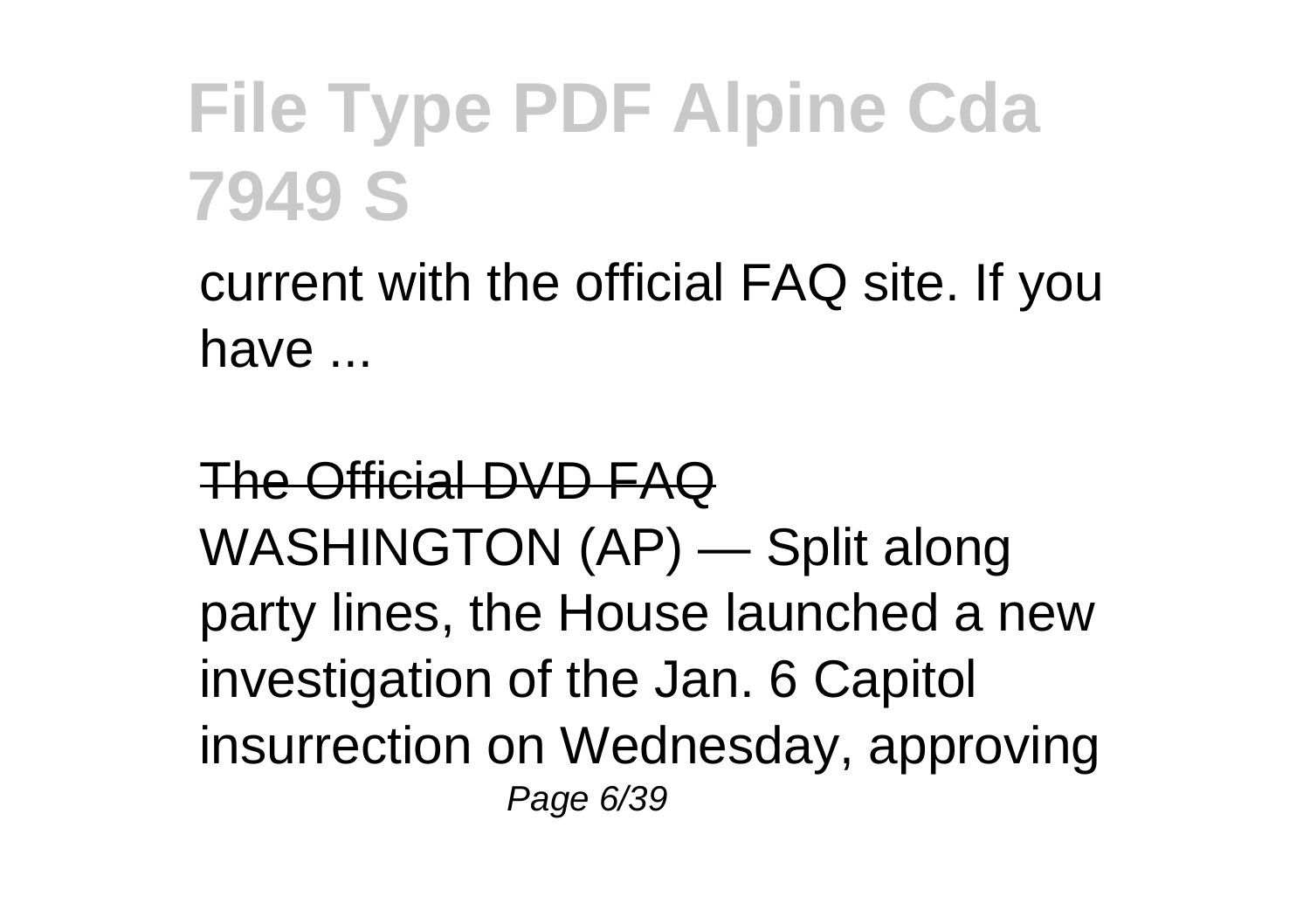a special committee to probe the violent attack as ...

House votes to launch new probe of Jan. 6 insurrection According to County CEO Rick Haffey's weekly memo, upon completion of the move, the Page 7/39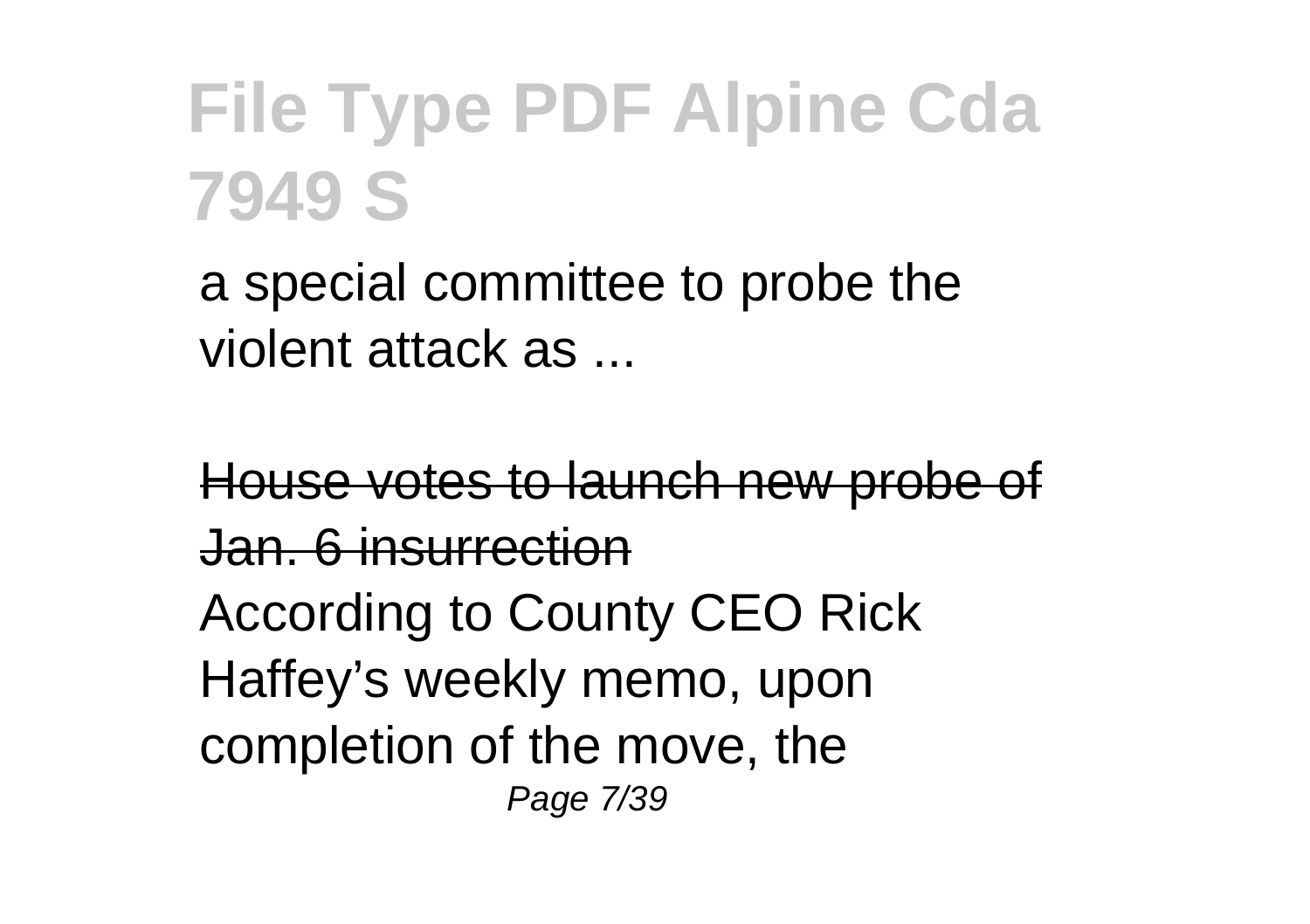Agricultural Commissioner Department will be housed within the Community Development Agency (CDA) making  $CDA$  a " $one$ 

Nevada County Agriculture Commissioner's office to relocate Truckee Thursdays are back; four Page 8/39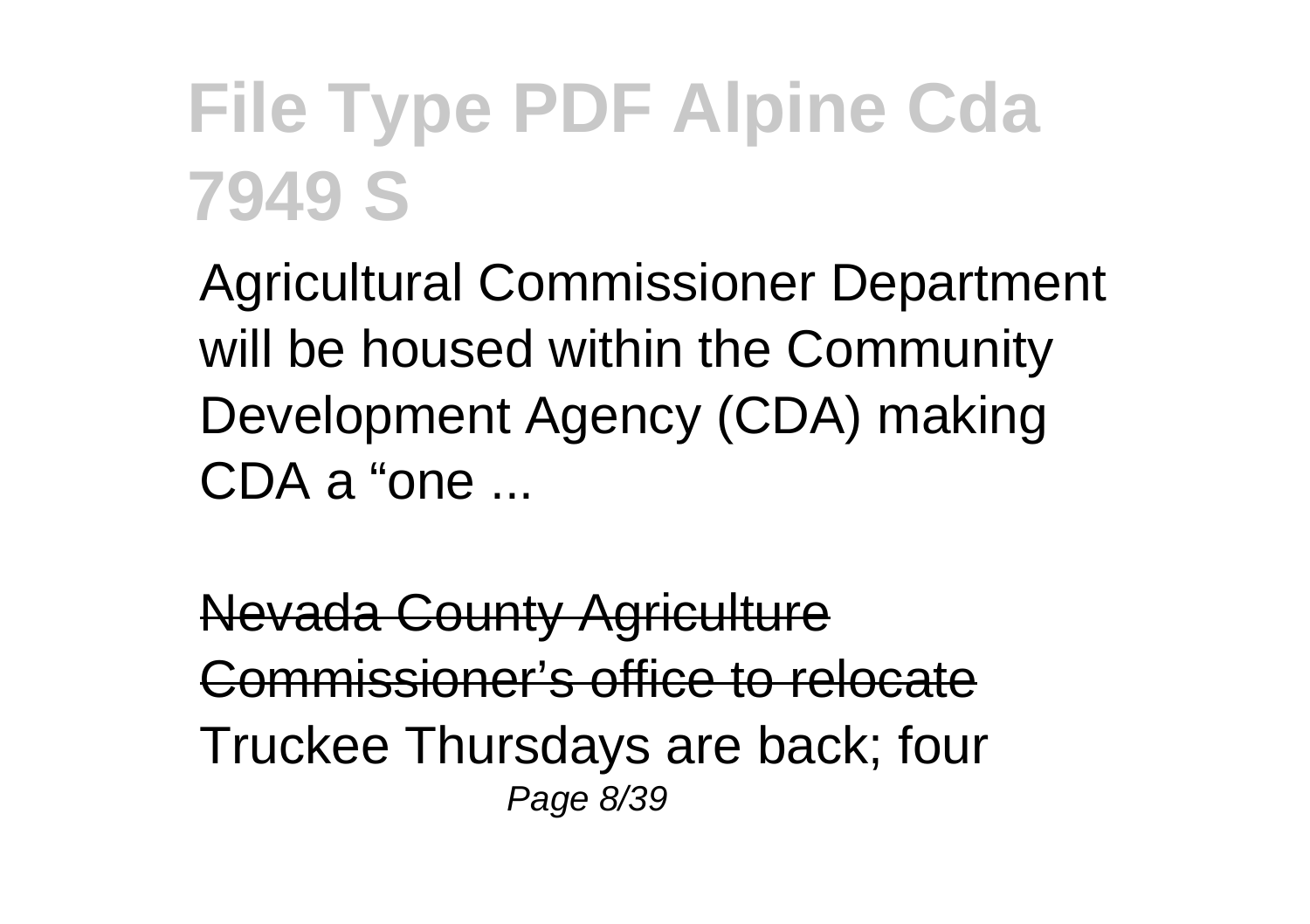leading resorts announce climate initiative; Squaw Alpine's Ron Cohen returns to Mammoth; more.

Business Briefs | July 8 – 11 AUGUST 2021Business Briefs | July 8 – 11 AUGUST 20210 45 day cares near San Ysidro, CA. Page 9/39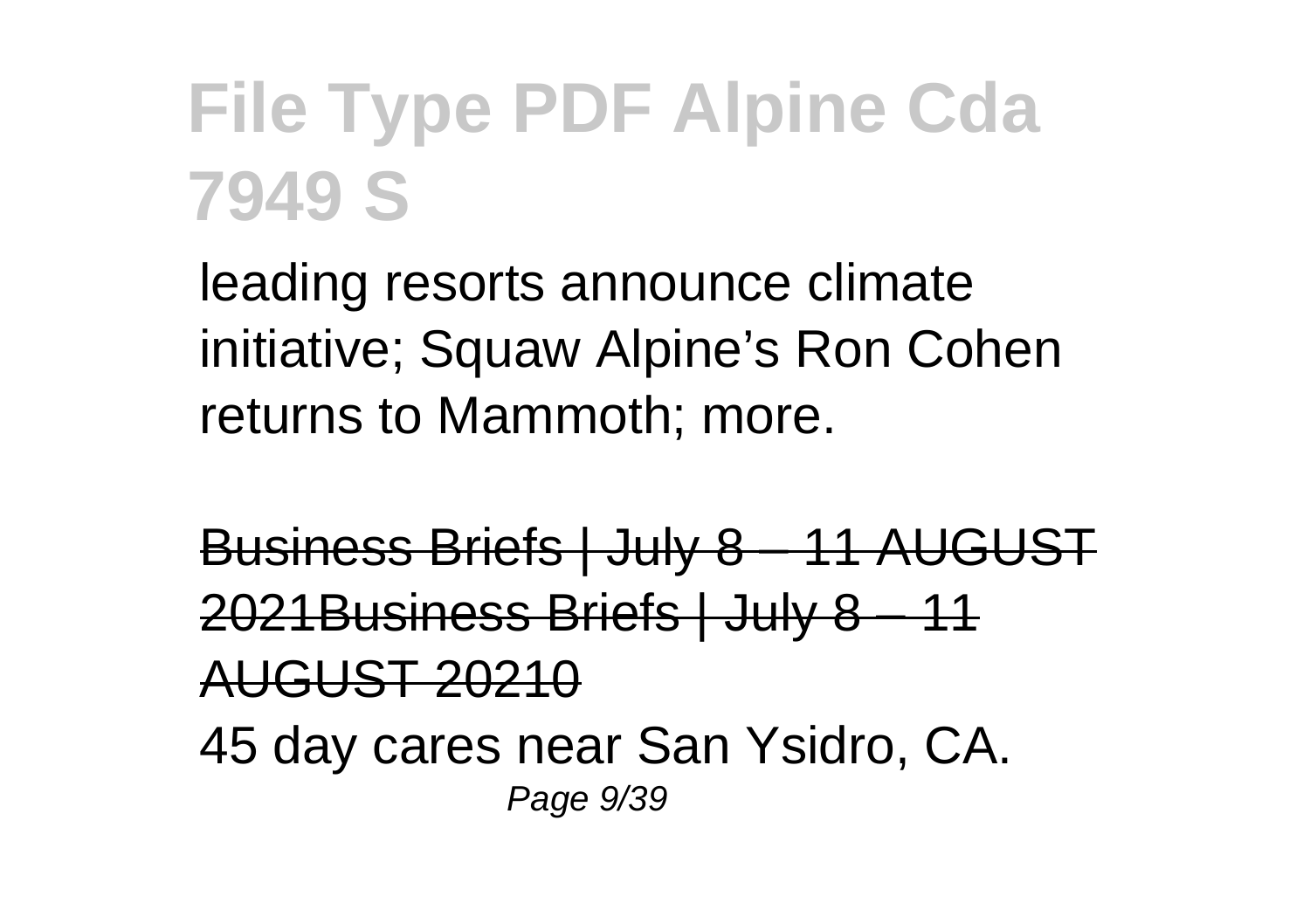Welcome to Pinwheel Family Child Care! We offer childcare for families looking to provide their child with a loving and kind environment that's just  $like home$   $At our$ 

San Ysidro Daycare One family lives in La Mesa, the other Page 10/39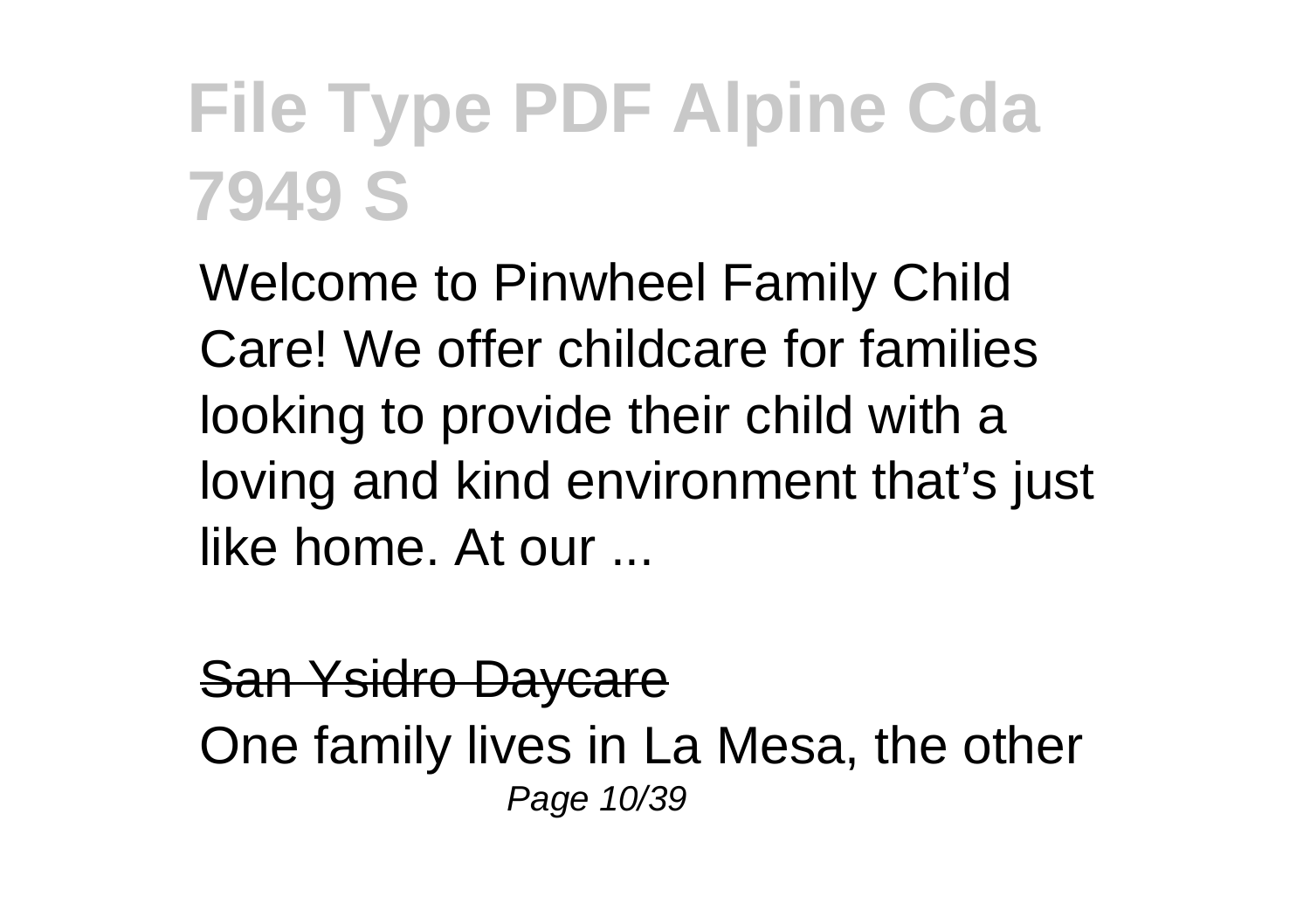family in Alpine. Our ideal caregiver is knowledgeable about ... Once I know my schedule, our nanny's schedule will be consistent through the school year. We are ...

La Mesa Full Time Child Care Jobs the prototype tested in Volkswagen's Page 11/39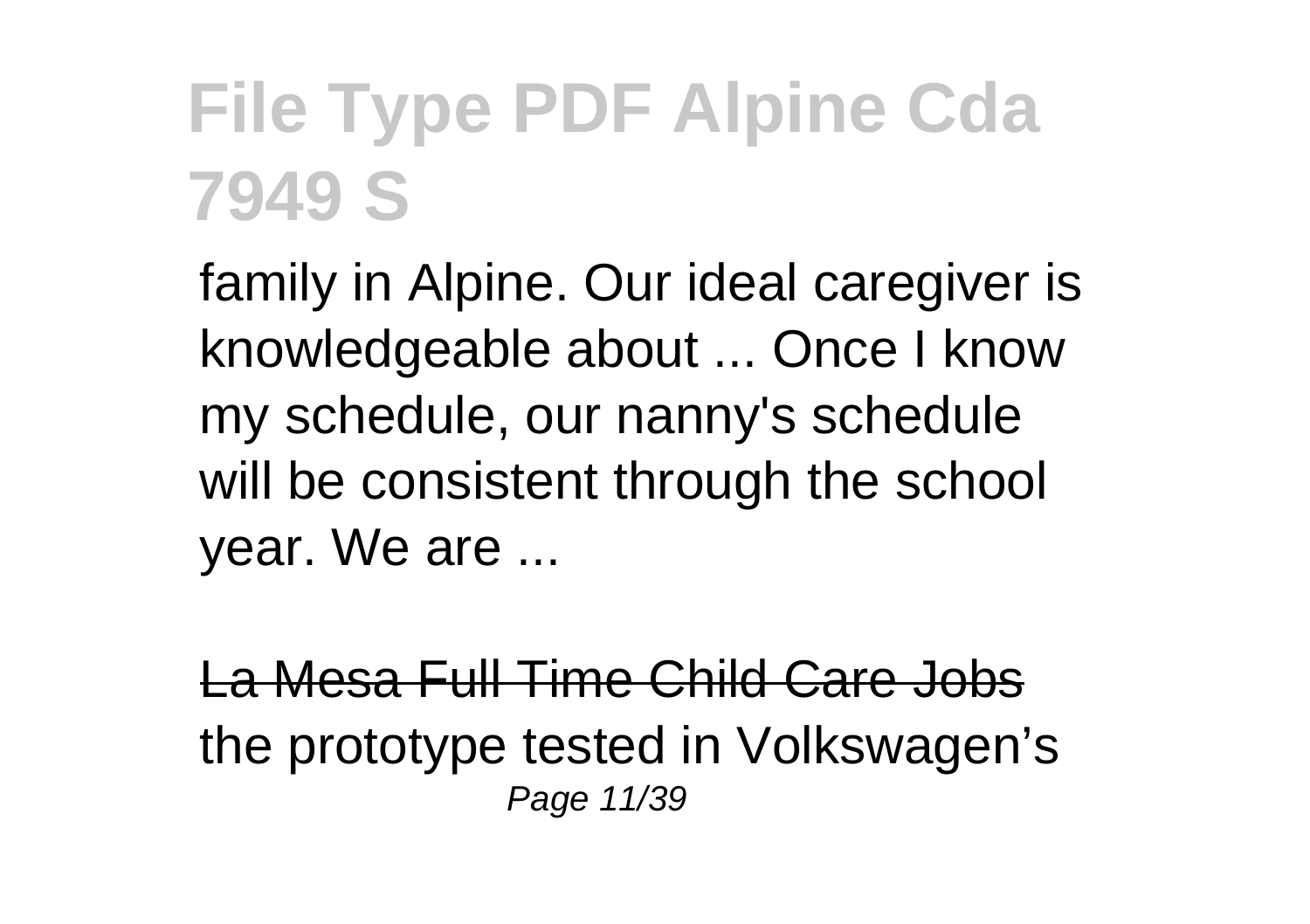wind tunnel gave an astonishingly low drag coefficient of CdA 0.18, the lowest of any vehicle on sale. A Honda Insight comes in at CdA 5.1. The most

Peraves MonoTracer There's a breach in trust between Page 12/39

...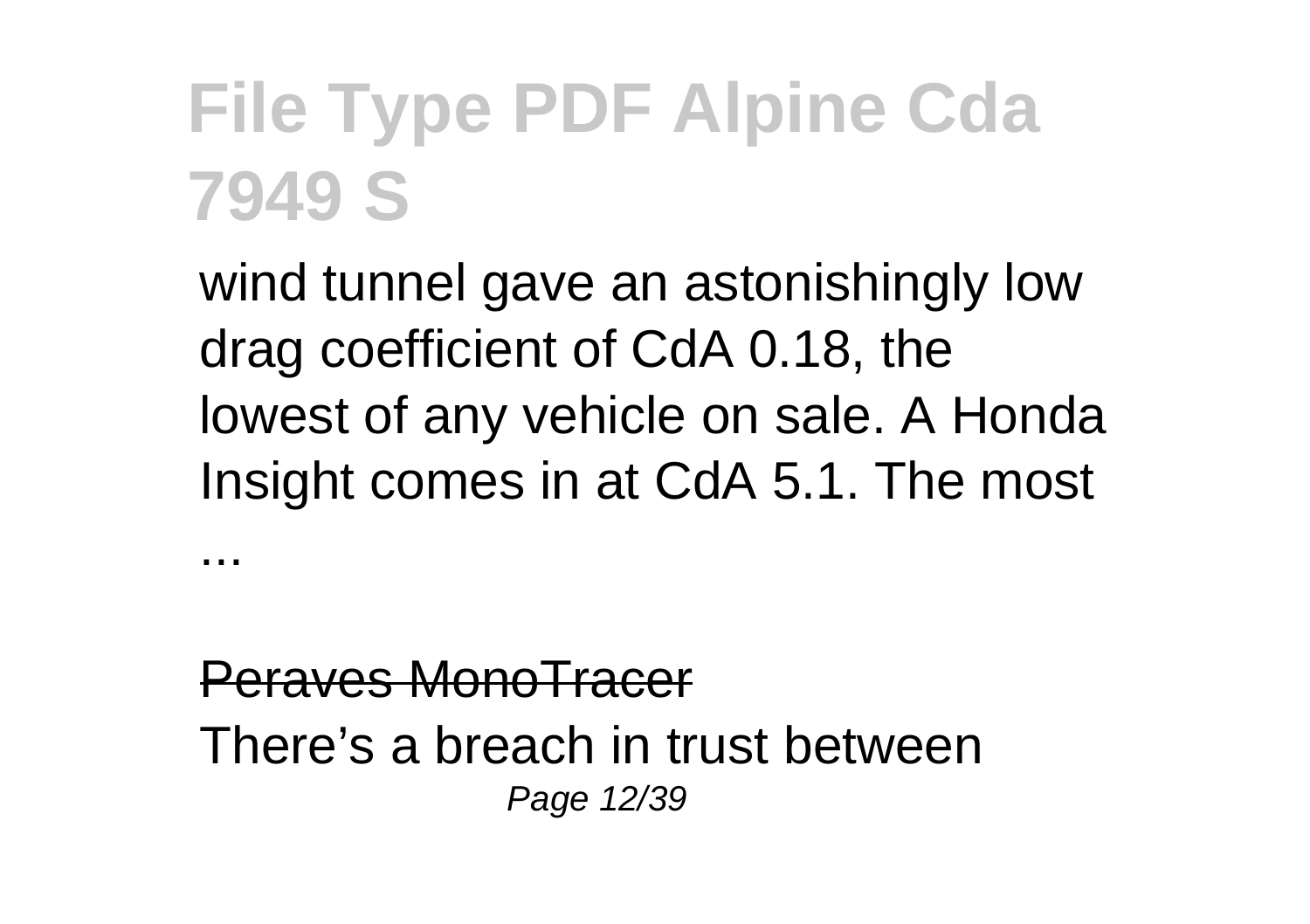Nevada County residents and the Community Development Agency (CDA), under which the Planning, Building and Code Compliance departments exist, to name a few. As I've ...

Michael Taylor: Stop talking about Page 13/39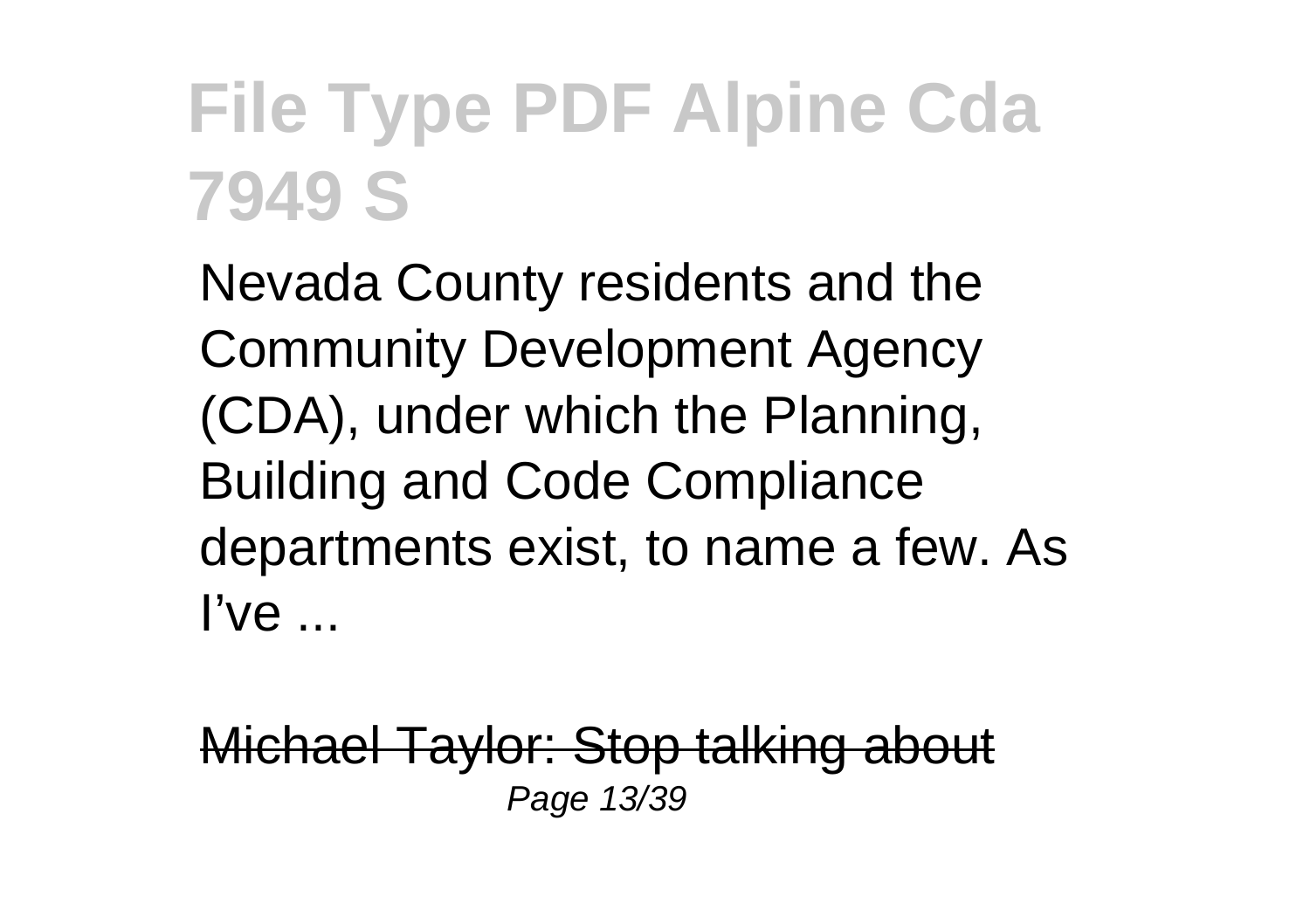spying and start talking about building CDA can arrange for an interview with a dentist ... Readers around the Lake Tahoe Basin and beyond make the Tahoe Tribune's work possible. Your financial contribution supports our efforts to ...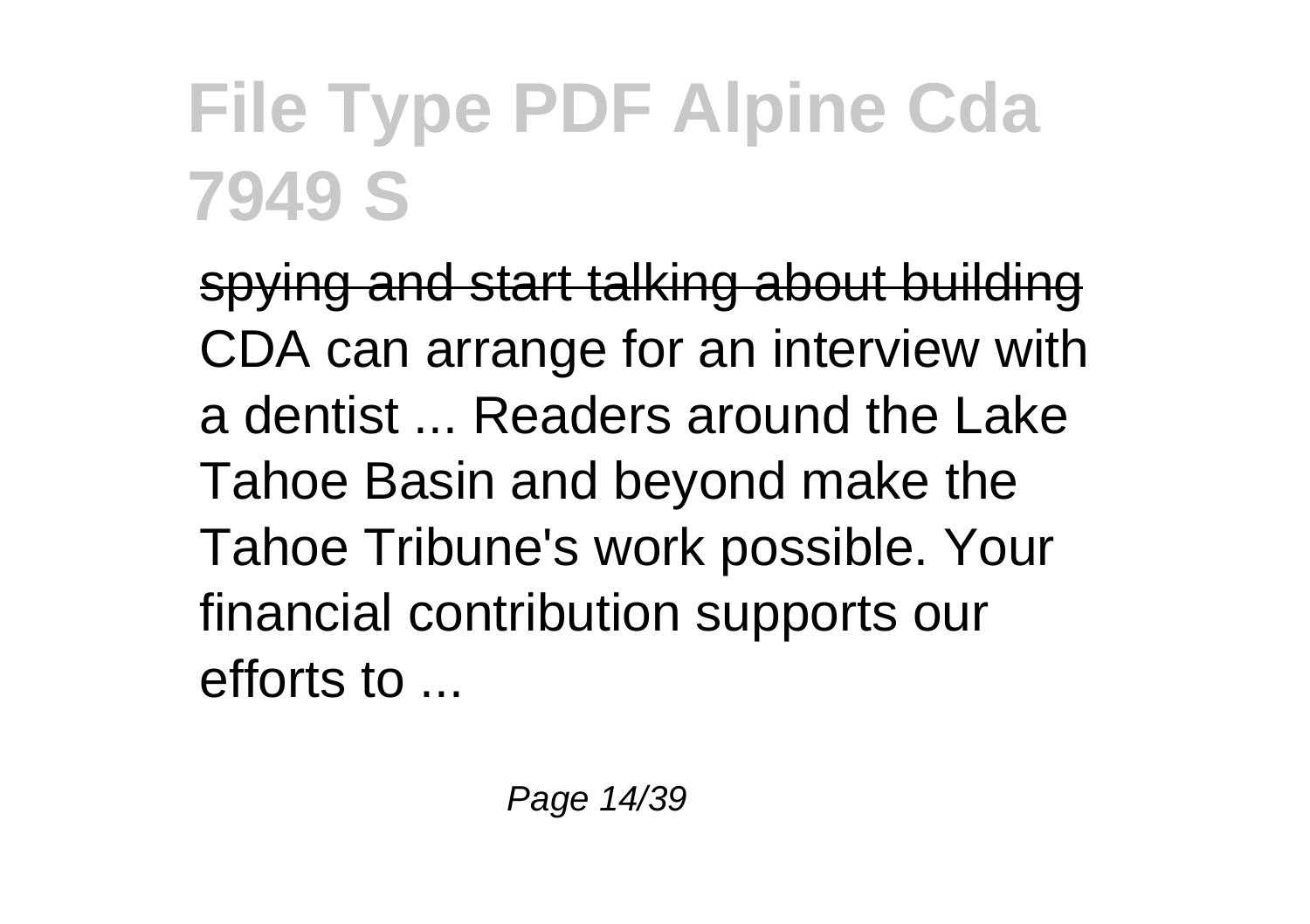How to deal with dental emergencies during coronavirus pandemic I'm really proud of them." El Paso County Commissioner Cami Bremer said the award highlights the county's success in protecting its "most vulnerable" and efficiently providing cost ...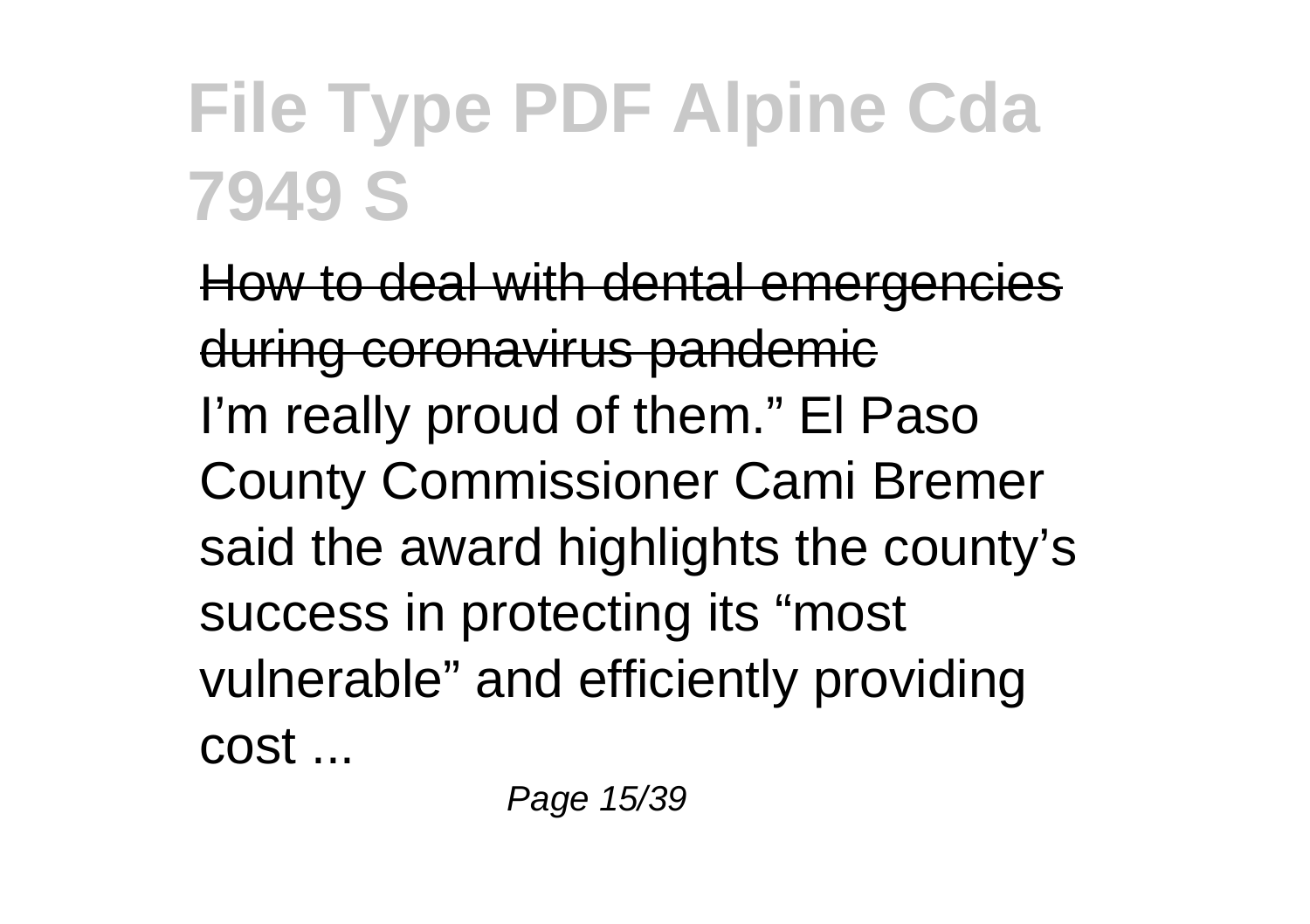El Paso County Human Services honored for 'superior performance' during pandemic By Coral Davenport The proposed lease sale is part of the Biden administration's push to develop 30,000 megawatts of offshore wind Page 16/39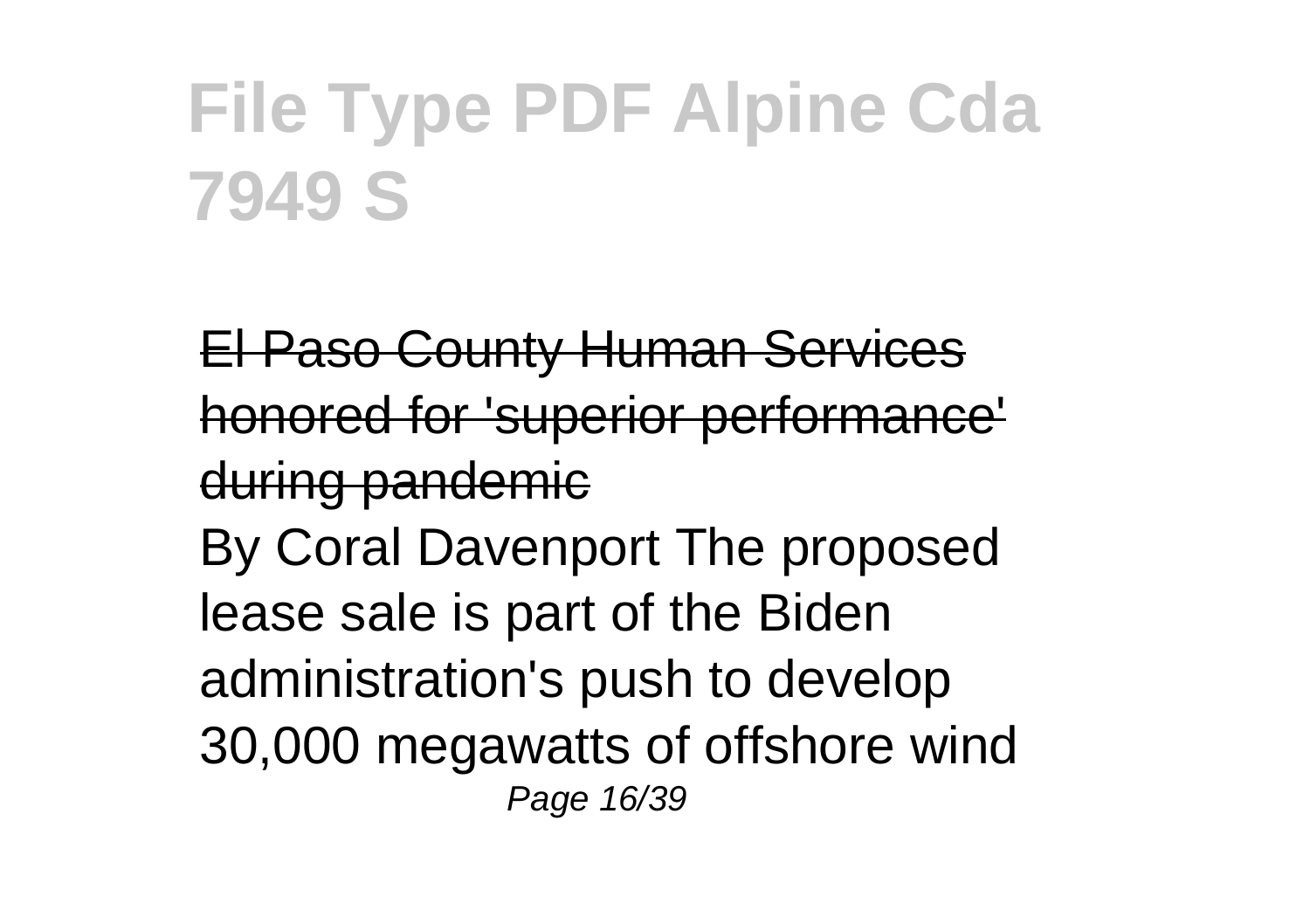power by 2030. By Lisa Friedman Yes, planting new trees can help.

#### Climate and Environment

As we knew would happen you've reached your monthly limit. All this local content you love is just a click away. Please log in, or sign up for a Page 17/39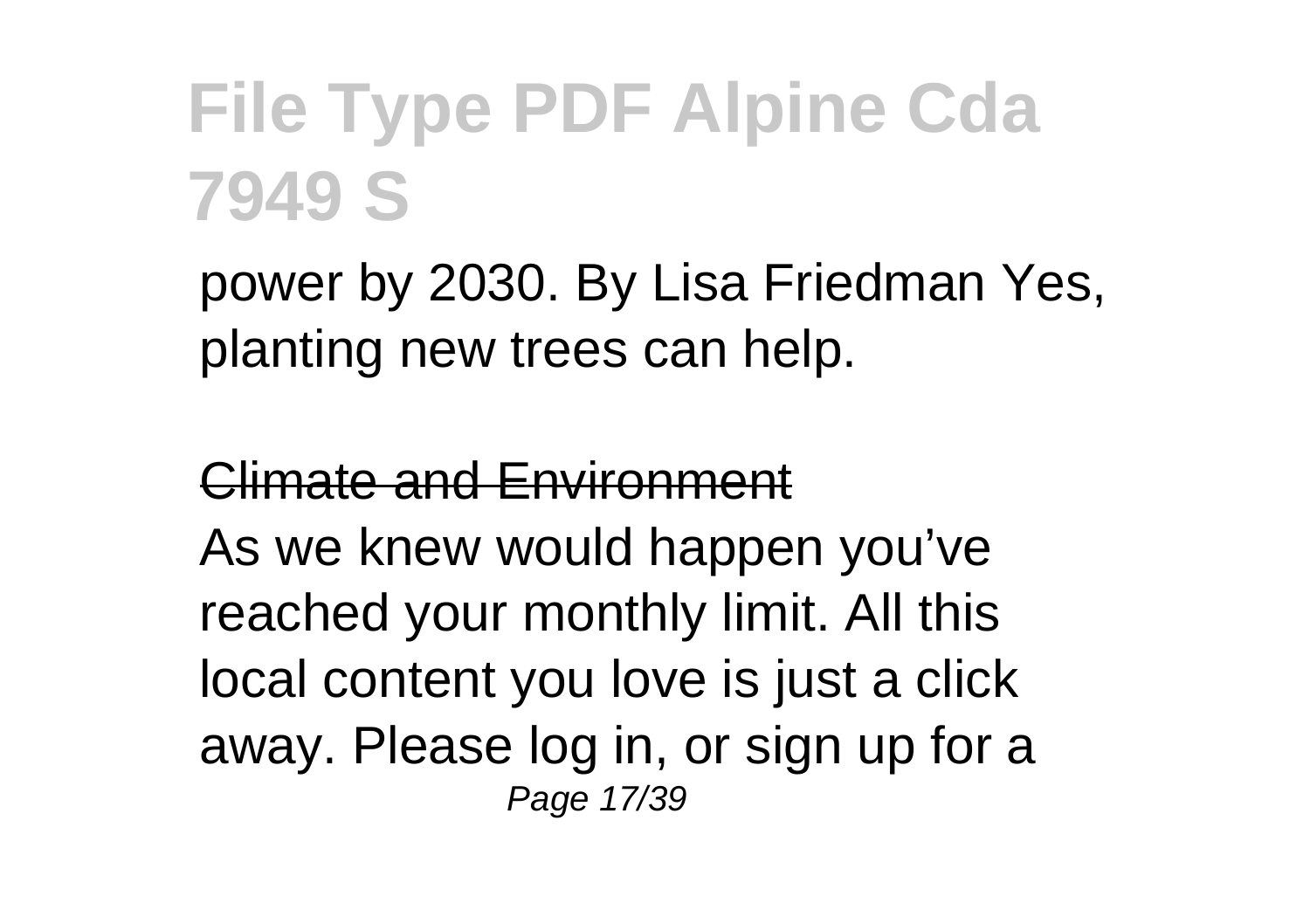new account and ...

Here's where and when to find Northern Utah farmers markets It's a time when inventory lacks in the industry ... Used The experience with Dave Smith, CDA was excellent from the moment I talked to Dave Harrison Page 18/39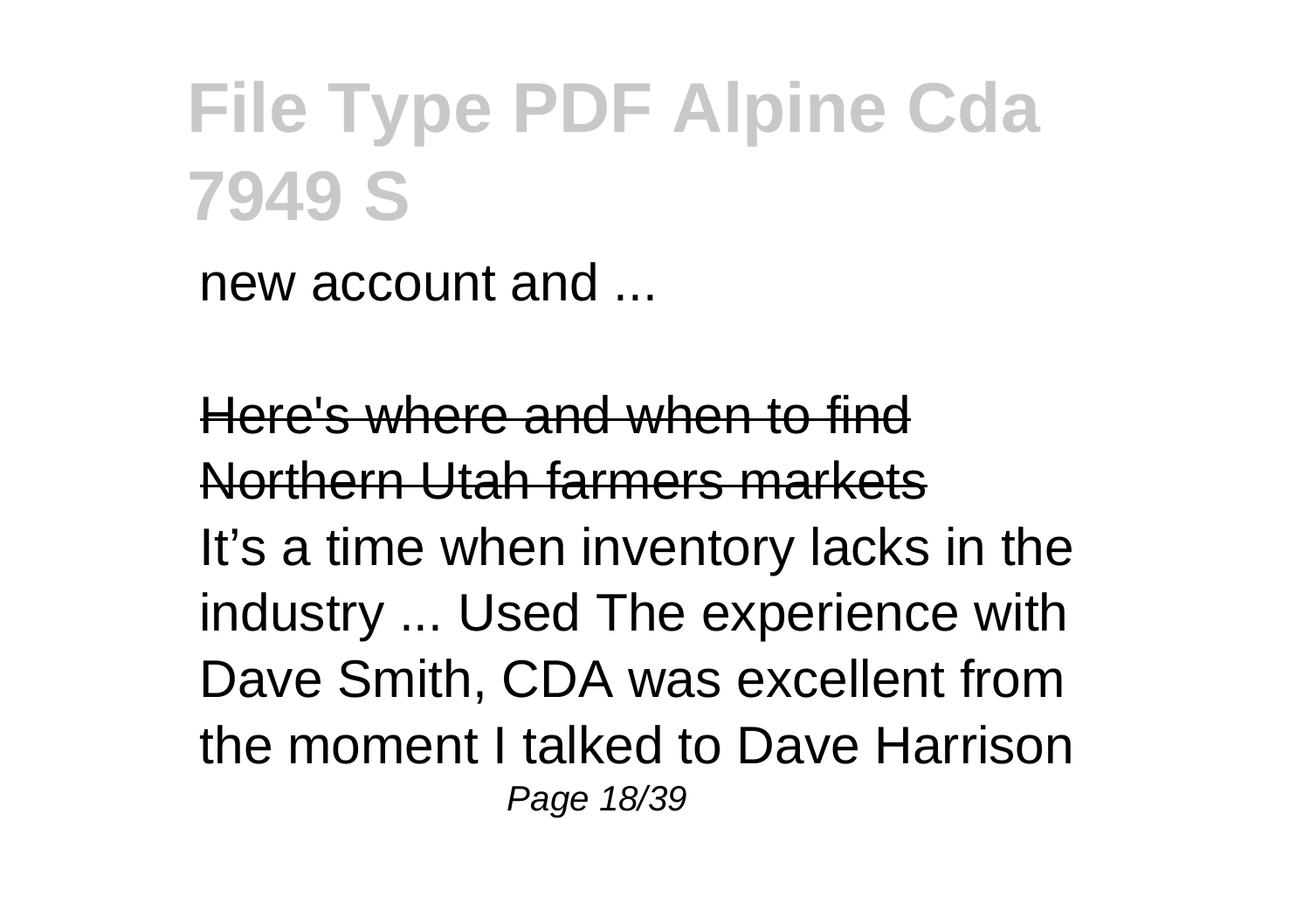in sales all the way through the financial ...

Used Dodge Durango for sale in Las Vegas, NV "It's been a good end to the day and we improved ... Two-time F1 champion Fernando Alonso was an impressive Page 19/39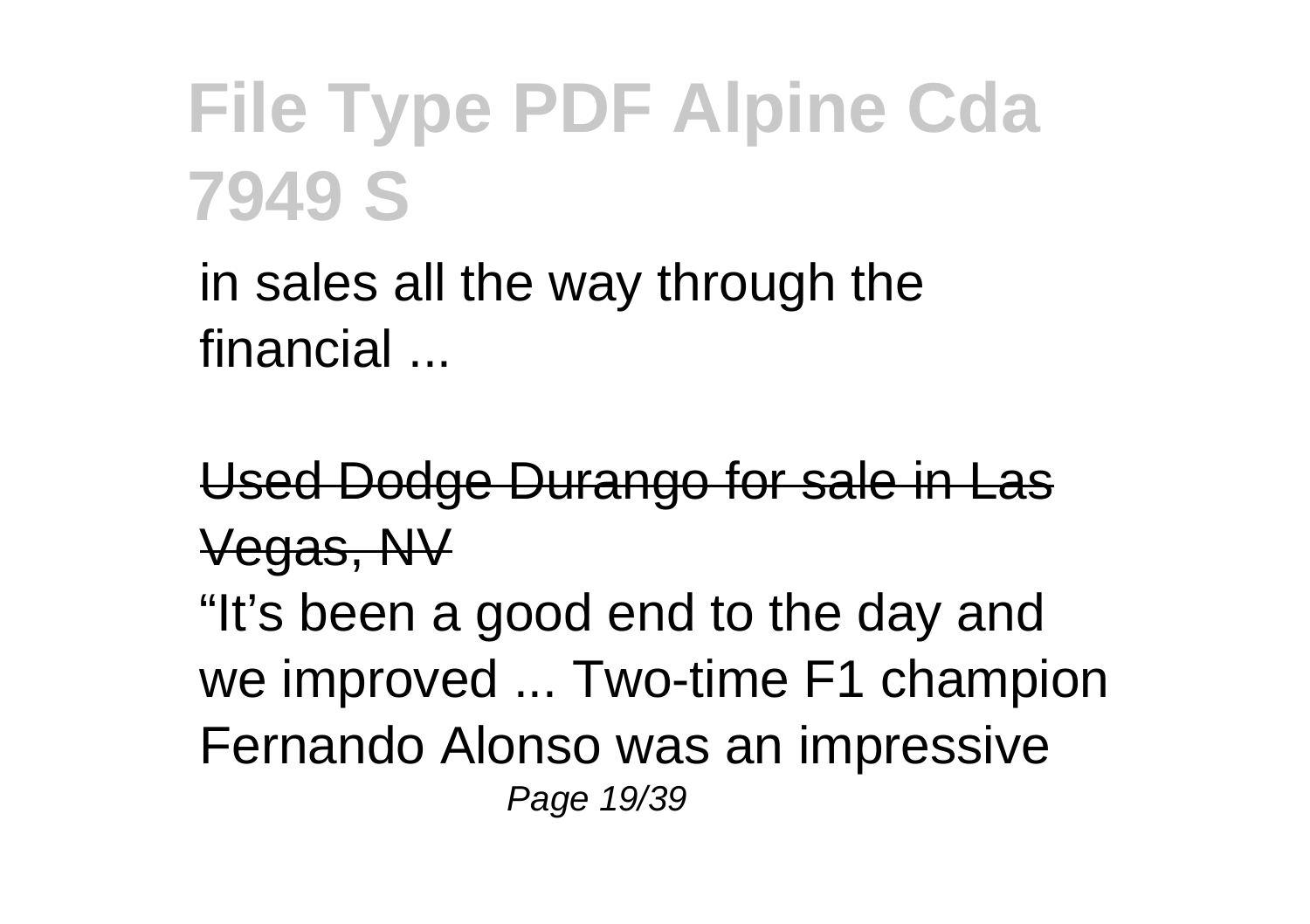fourth for the French-owned Alpine team, which was formerly Renault, while Charles ...

F1: Verstappen leads 2nd practice at French GP, Bottas 2nd We make it easy for you to find a great deal by showing you how the price Page 20/39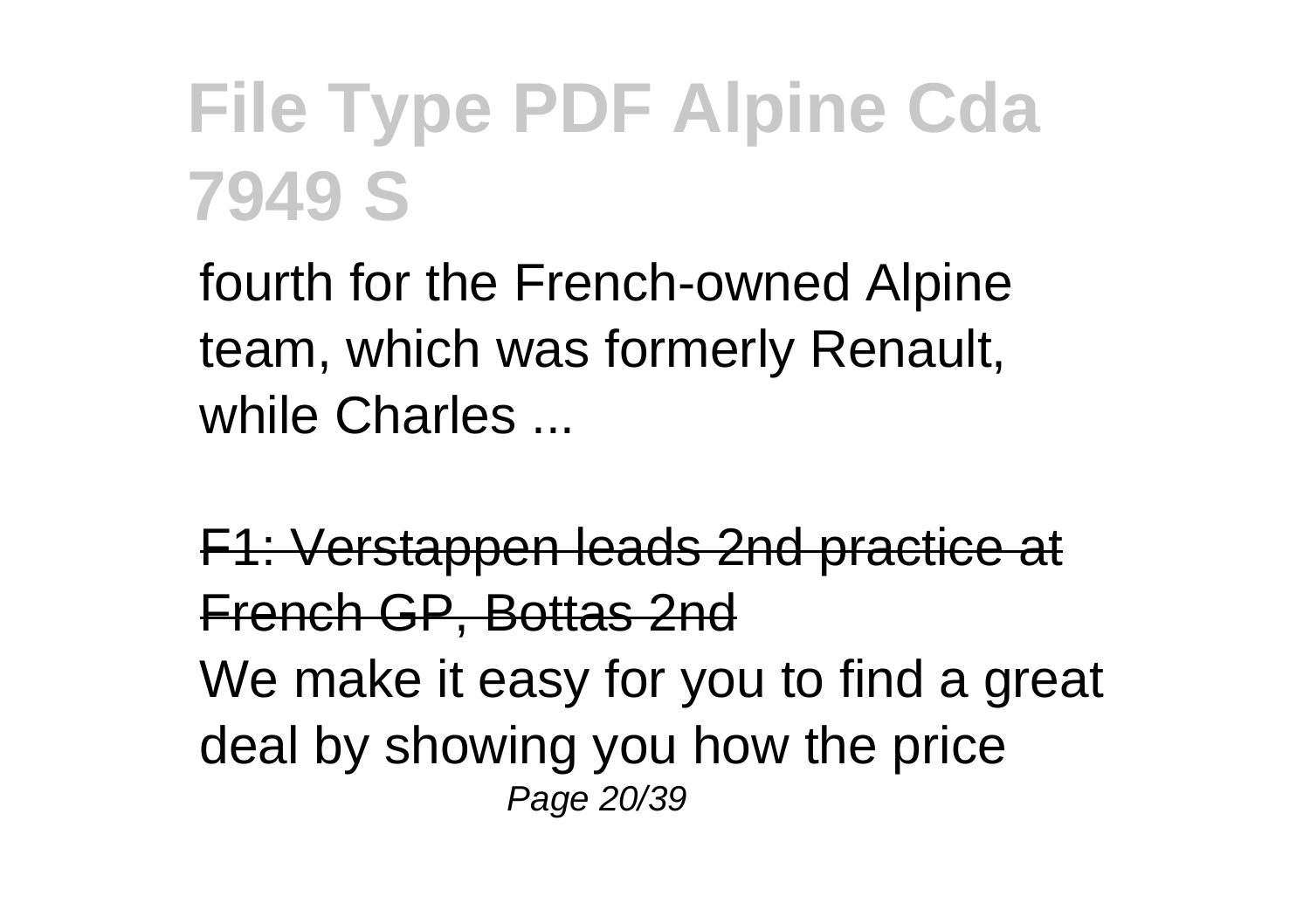compares to similar cars on the market. Read dealer reviews from likeminded car buyers so you can feel confident you're ...

Used cars DALLAS, June 15, 2021 /PRNewswire/ -- Joe and Tricia Page 21/39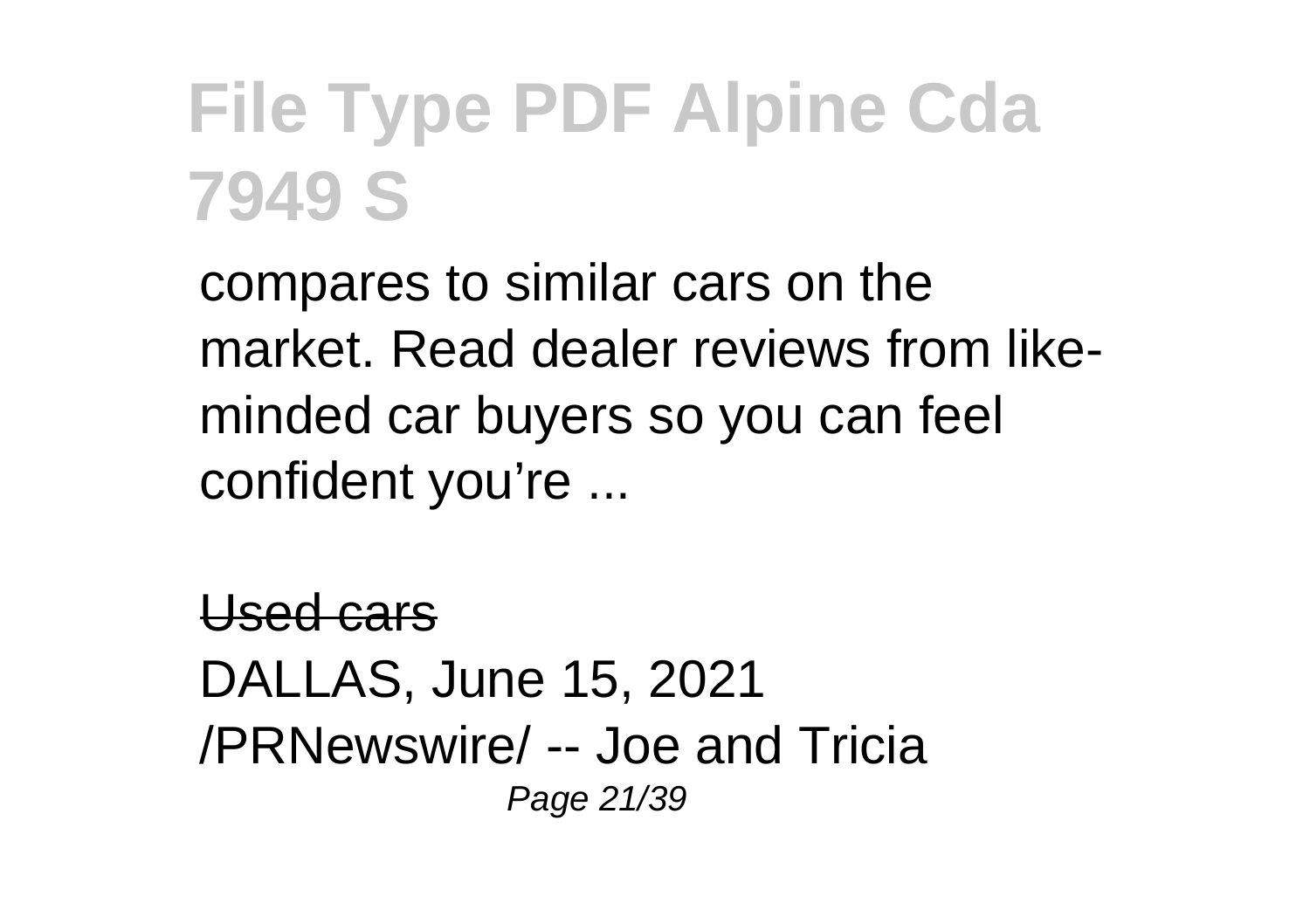D'Cruz, Founders and Managing Directors of Catalyze Dallas, have been selected as finalists for Ernst & Young's Entrepreneur Of The ... One

Joe And Tricia D'Cruz Of Catal Dallas Named Finalists For The Page 22/39

...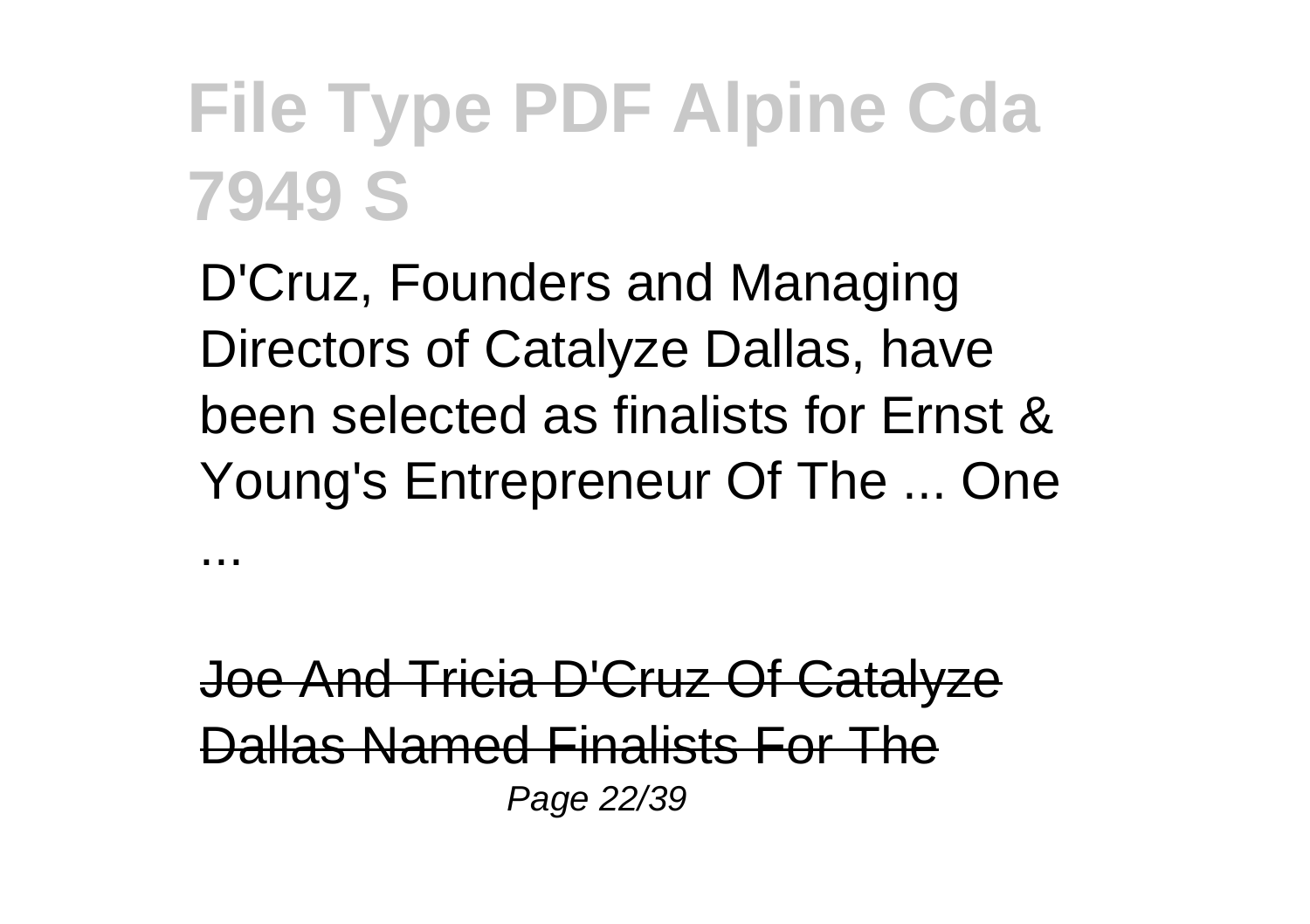Entrepreneur Of The Year 2021 Southwest Award We spent 3 or 4 hours at the fox GMC on Alpine and there was no atmosphere ... Used The experience with Dave Smith, CDA was excellent from the moment I talked to Dave Harrison in sales all the ...

Page 23/39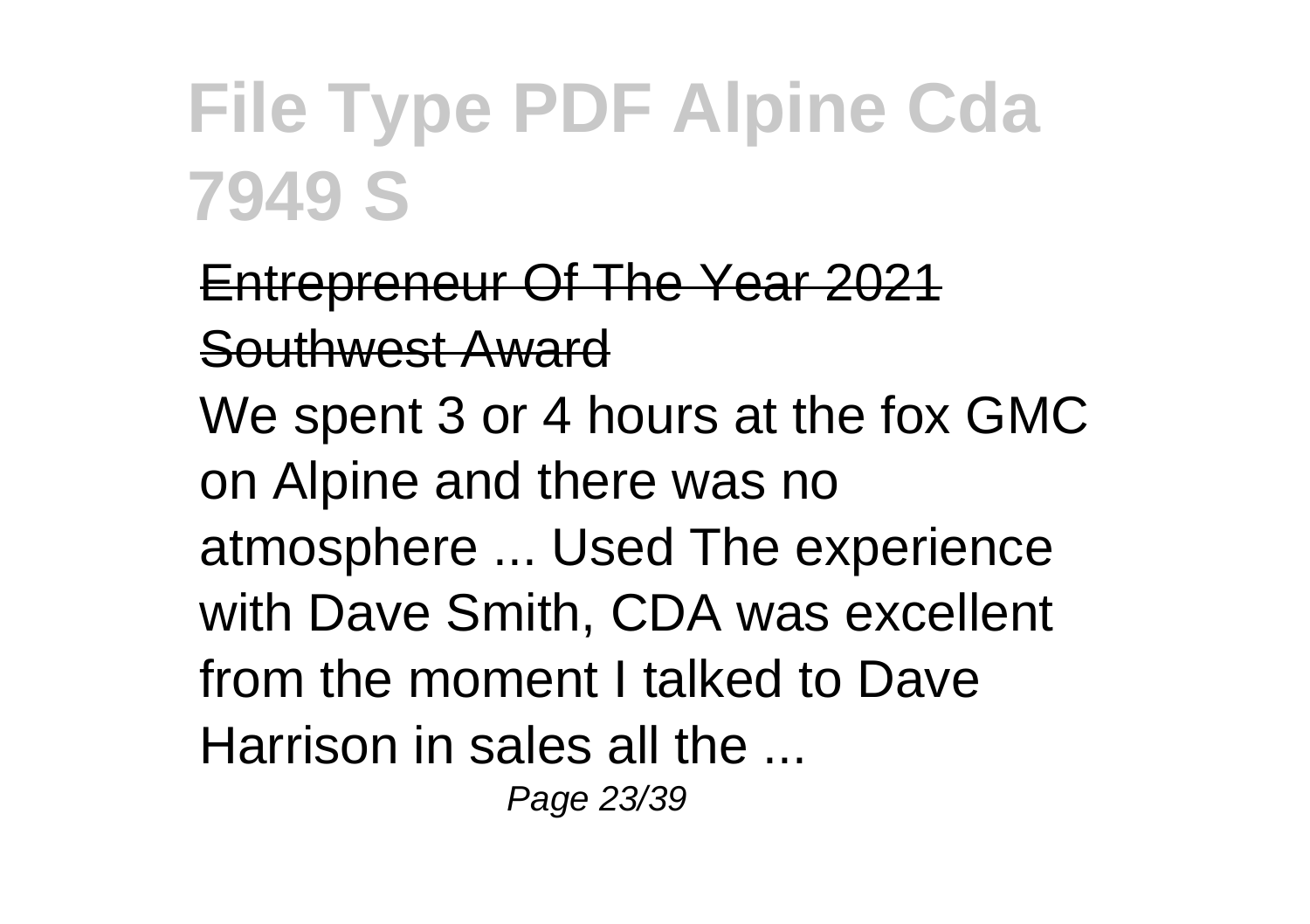Page 24/39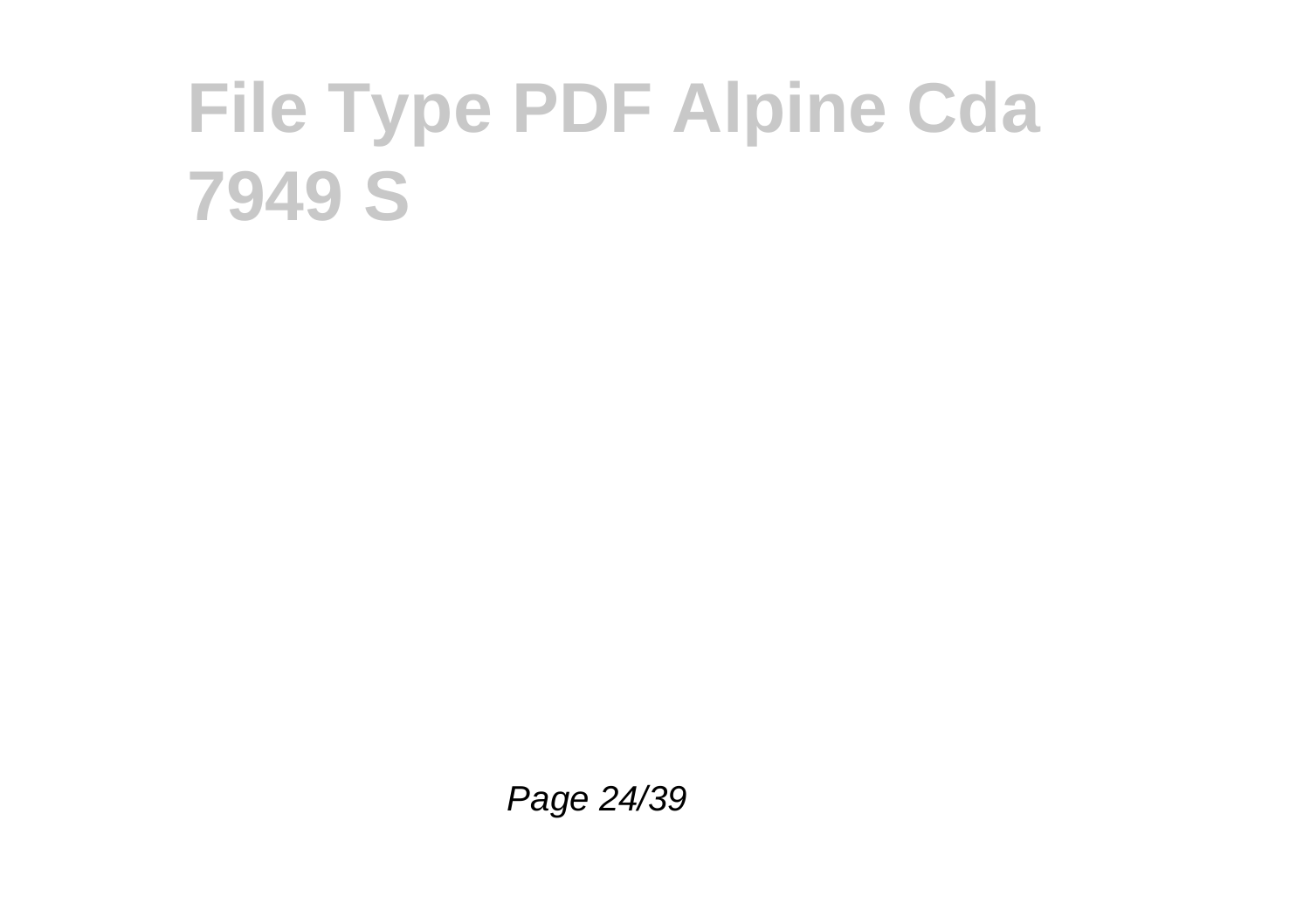Enabling power: European Union (Withdrawal) Act 2018, s. 8 (1). Issued: 12.10.2018. Sifted: -. Made: -. Laid: -. Coming into force: -. Effect: Page 25/39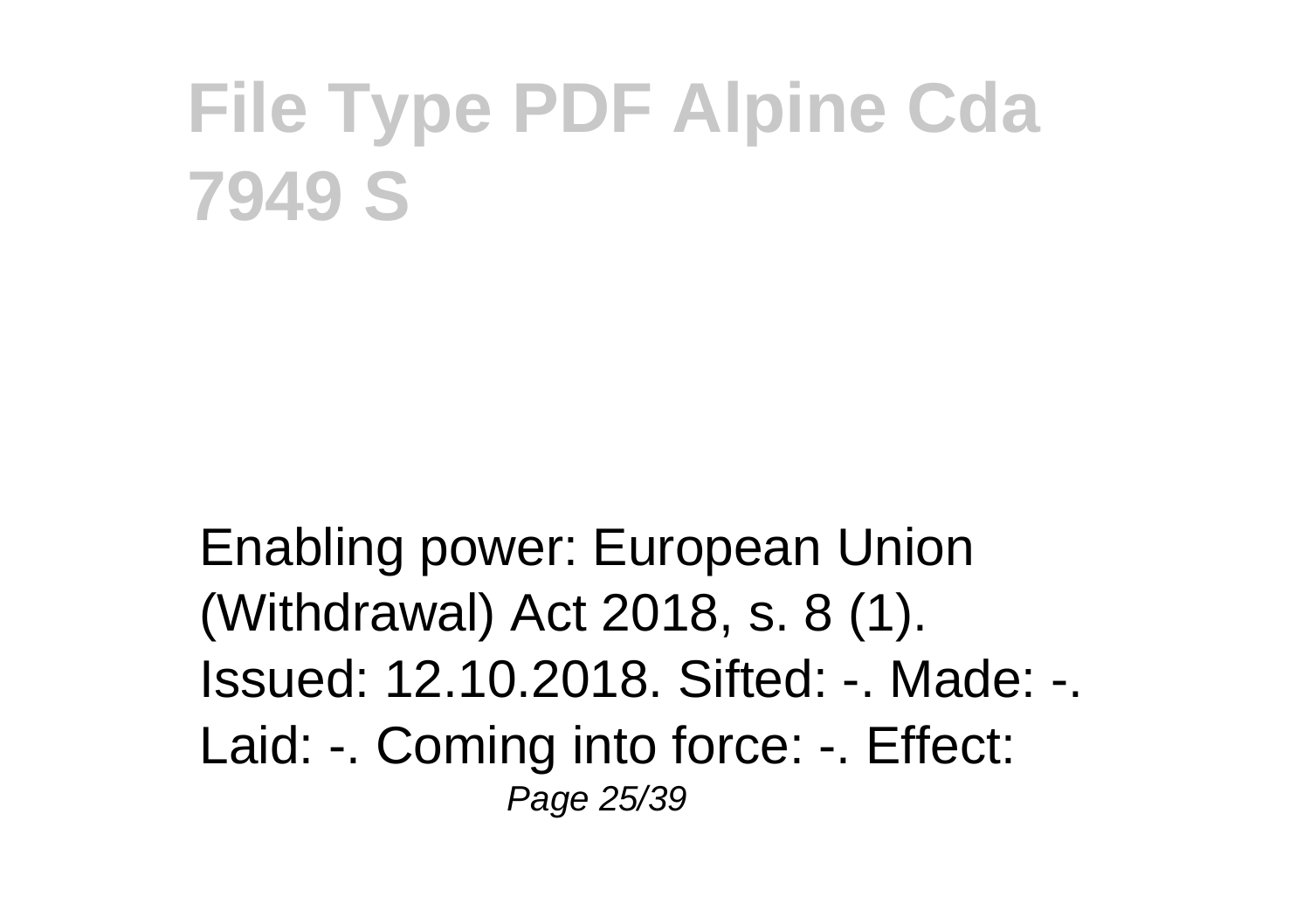2000 c.16 amended. Territorial extent & classification: E/W/S/NI. For approval by resolution of each House of Parliament. EC note: These Regulations are made in exercise of the powers in section 8 of the European Union (Withdrawal) Act 2018 in order to address failures of Page 26/39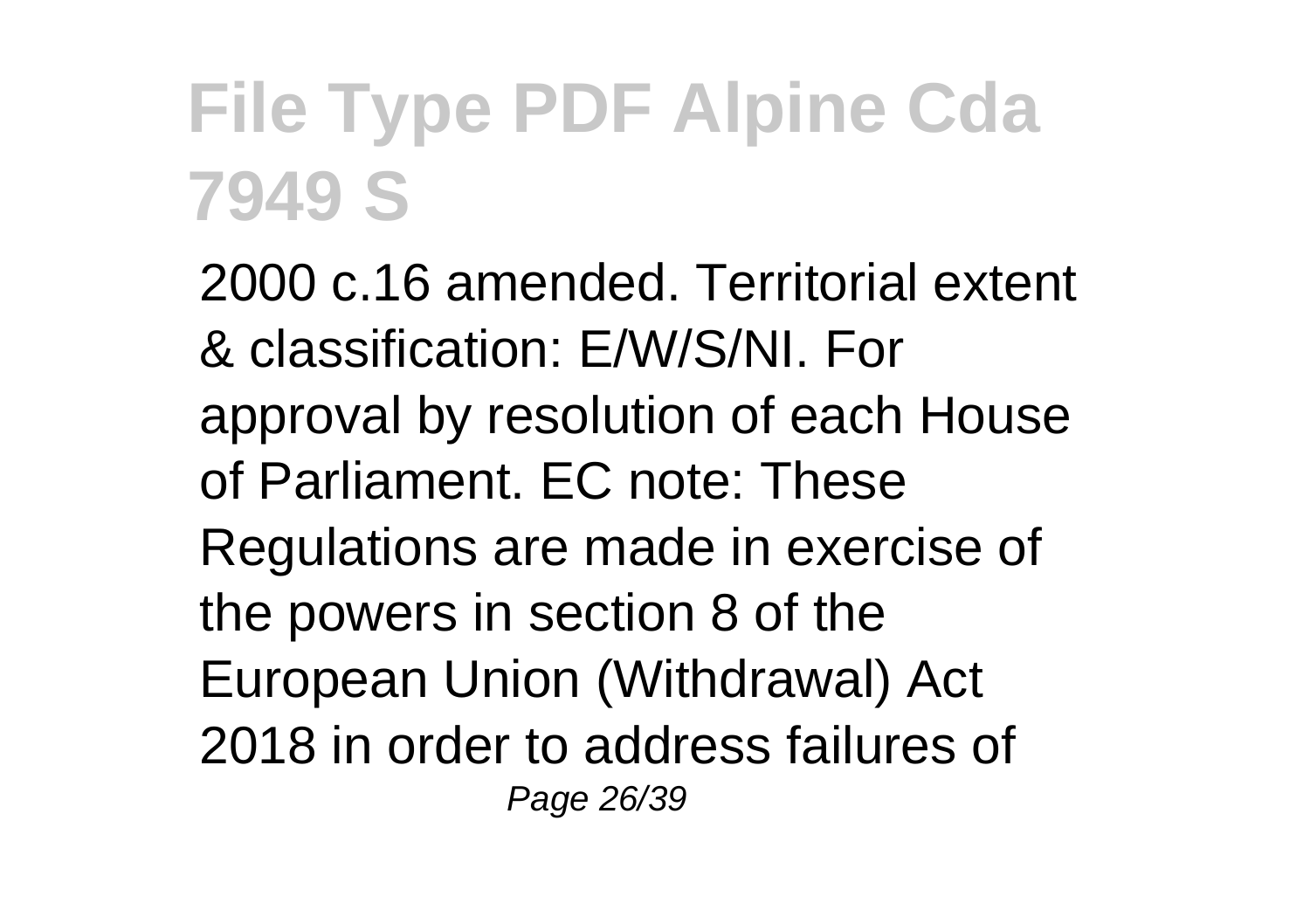retained EU law to operate effectively and other deficiencies arising from the withdrawal of the United Kingdom from the European Union (and in particular the deficiencies referred to in subsection  $(2)(b)$ ,  $(c)$ ,  $(d)$ ,  $(e)$  and  $(q)$ of section 8).They amend the regulation on short selling and certain Page 27/39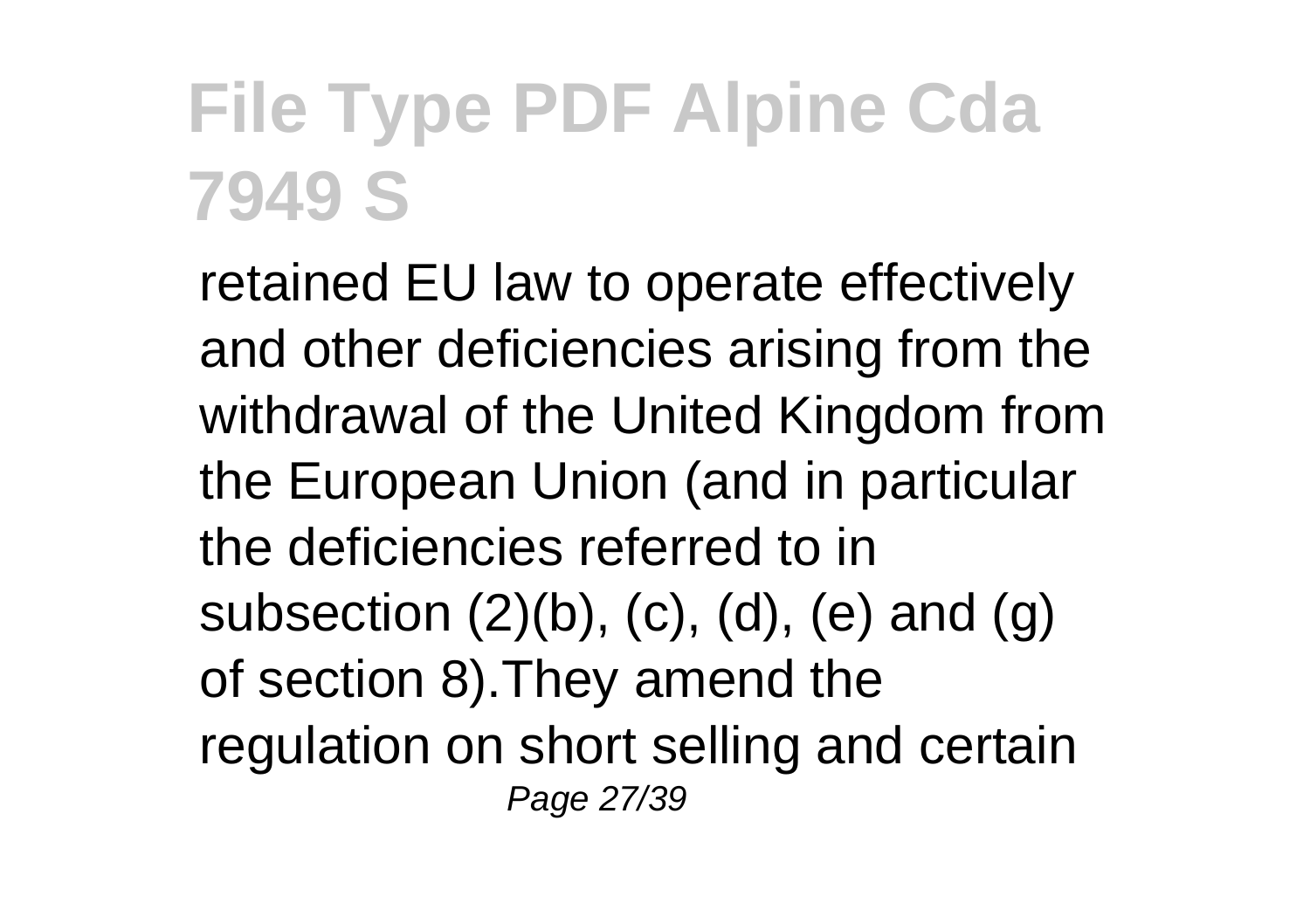aspects of credit default swaps (Council Regulation (EU) No 236/2012) and the delegated legislation made by the Commission under that Regulation. They also amend Part 8A of the Financial Services and Markets Act 2000 which implemented parts of Regulation (EU) Page 28/39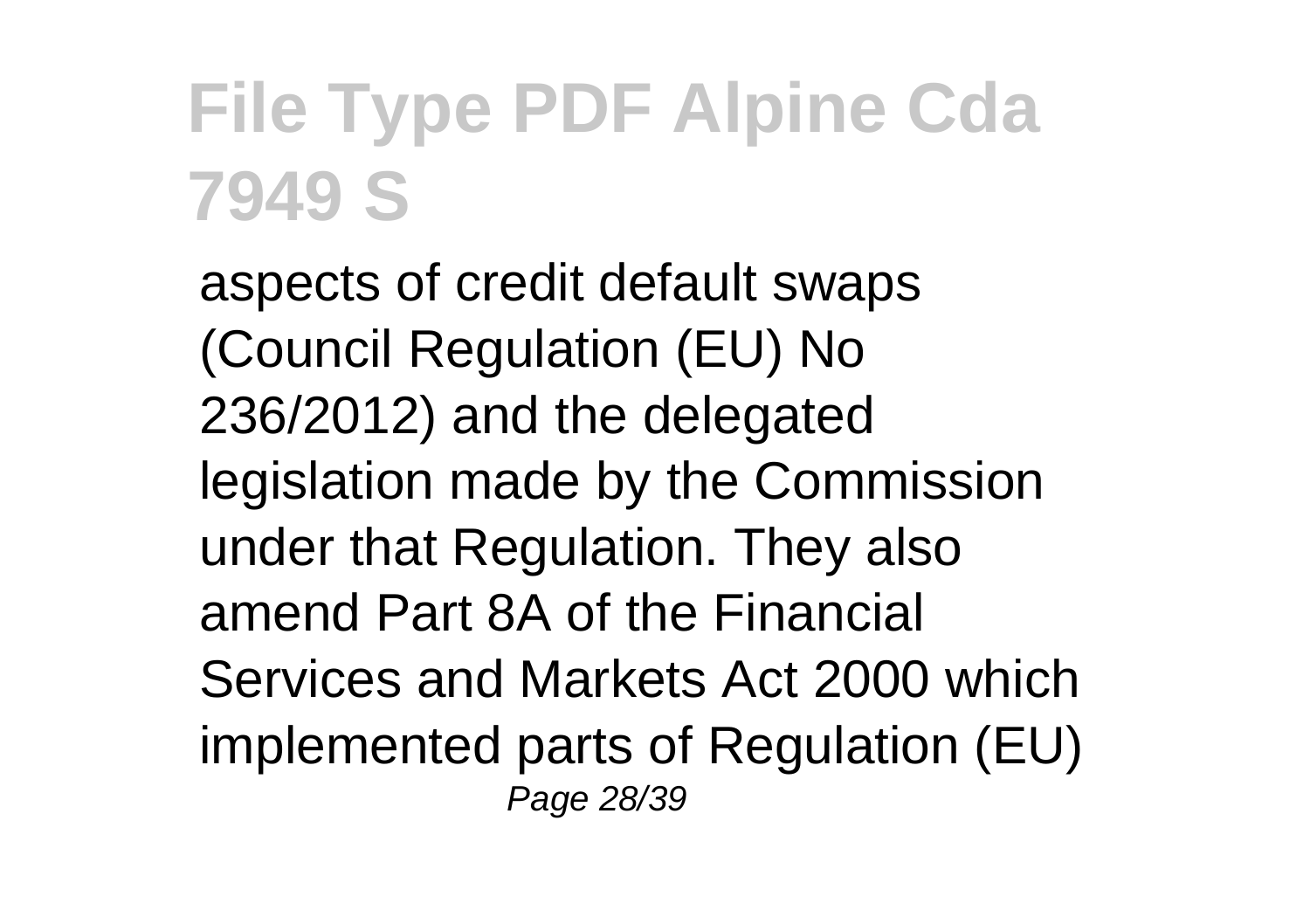No 236/2012.

This book offers a cross disciplinary treatment of the rapidly growing field of integrated approaches in risk assessment in mountainous areas. All Page 29/39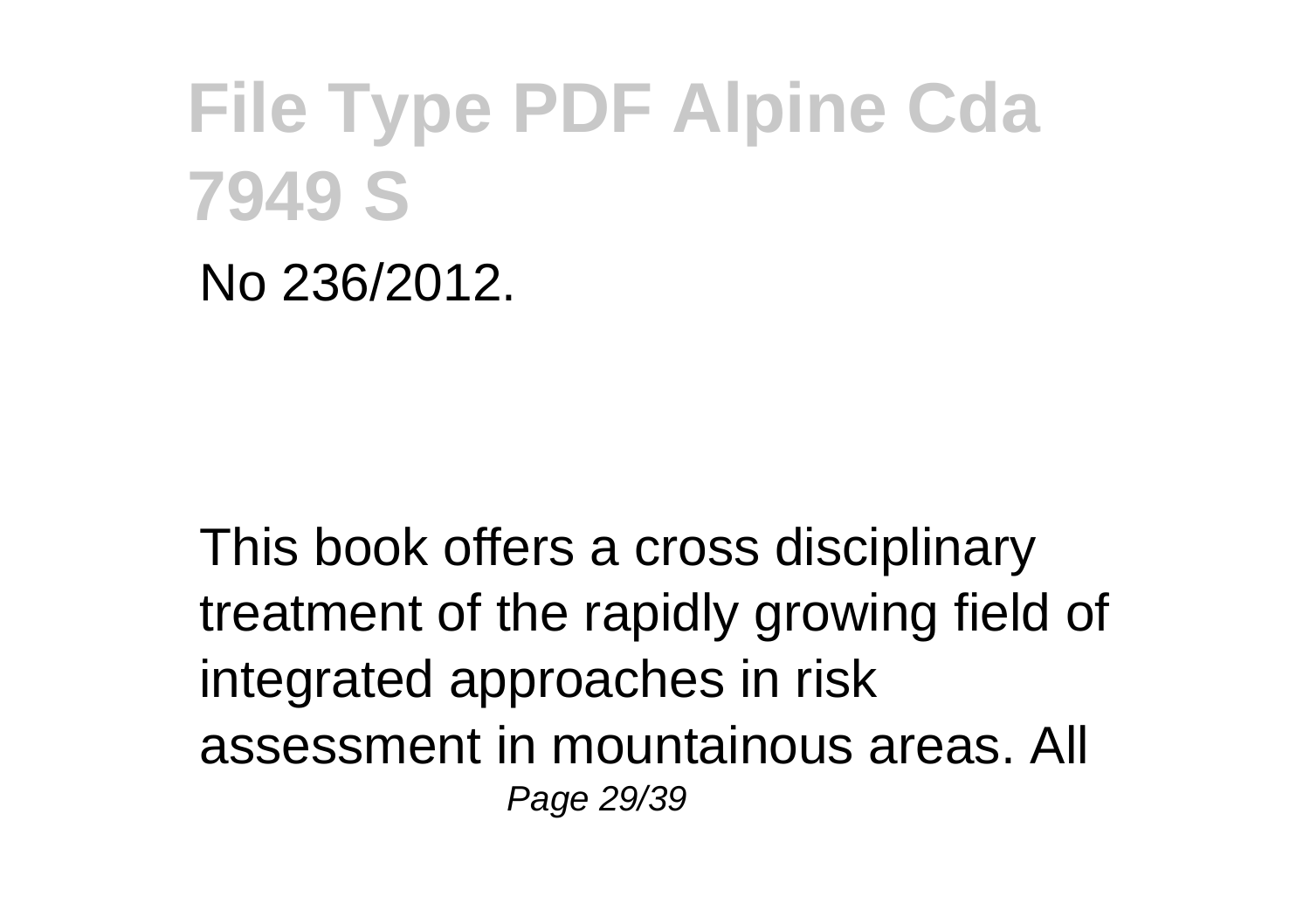major aspects related to hazard and risk assessment, risk management, and governance are illustrated with a wide range of case studies. The first part of the book focuses on new techniques for assessing the natural hazards of different types of mass movements. State-of-the-art Page 30/39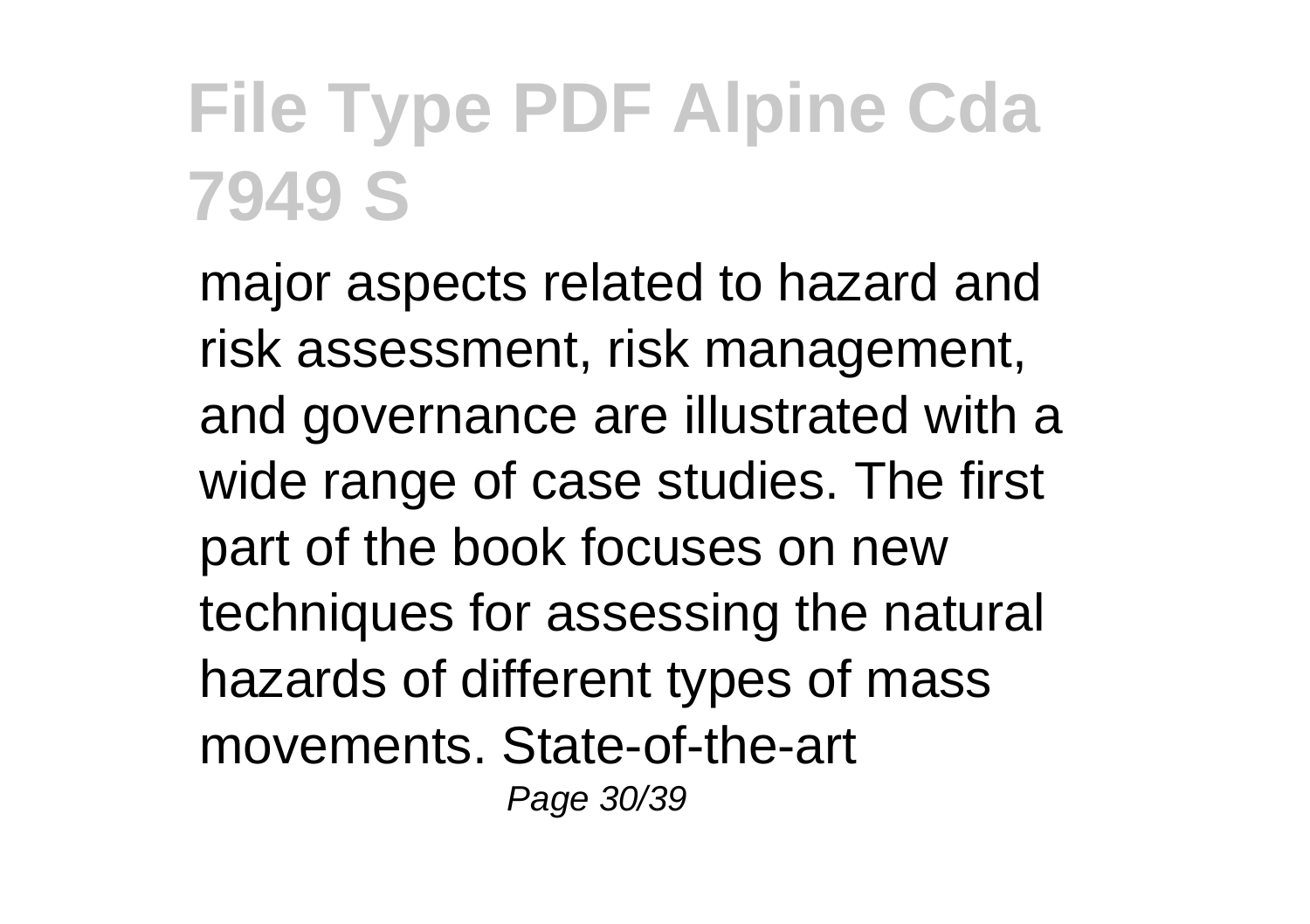techniques for morphological characterization and monitoring of displacements are described. Computational advances are covered to explain the process systems and to quantify the hazards of fast and slowmoving landslides. In the second part of the book methodologies are Page 31/39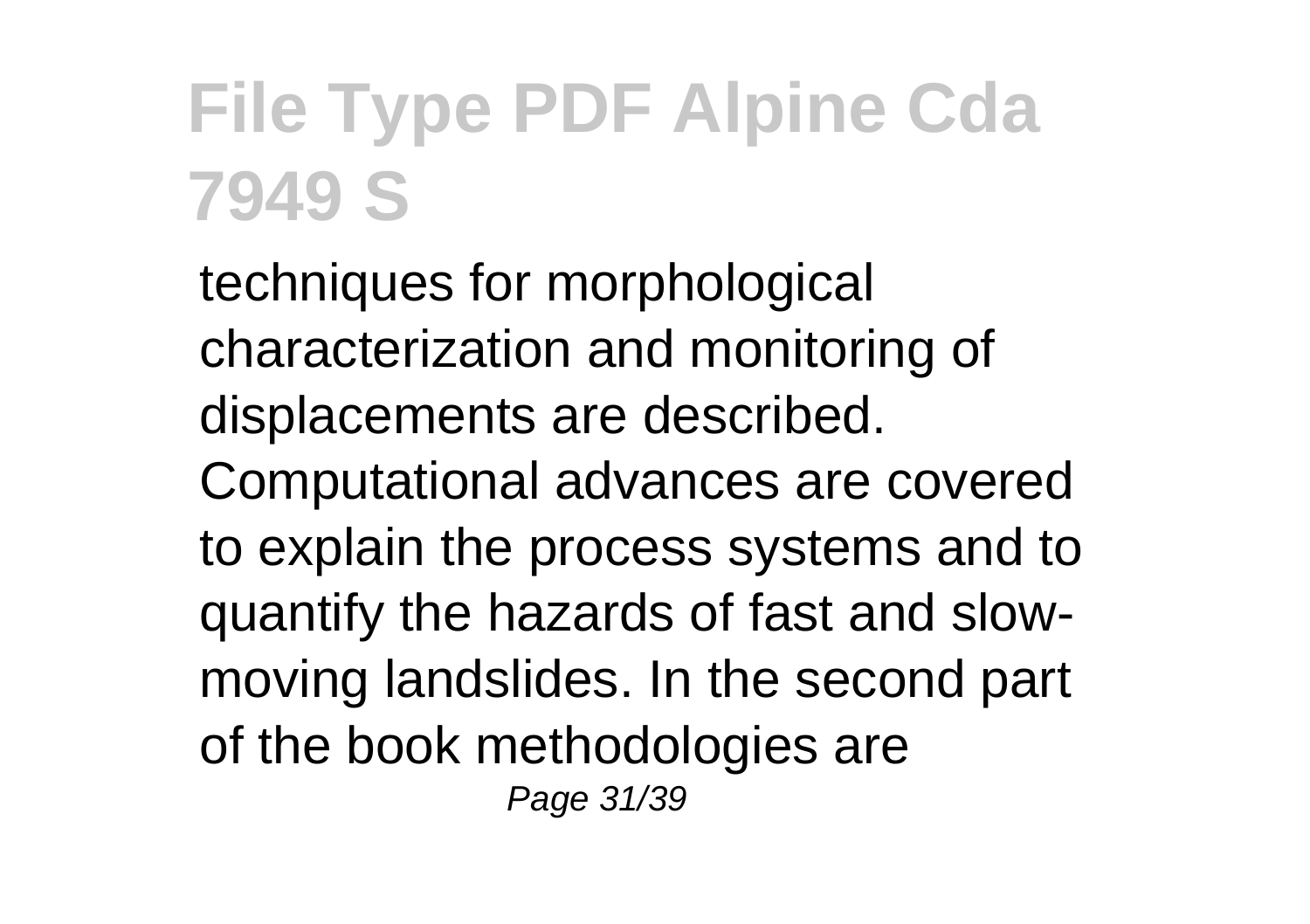included for assessing the impact of these natural hazards on the society in terms of risks. In this part, methodologies for defining the vulnerability of the elements at risk are shown and the use of run-out models for risk assessment of the dangerous rapid mass movements are evaluated. Page 32/39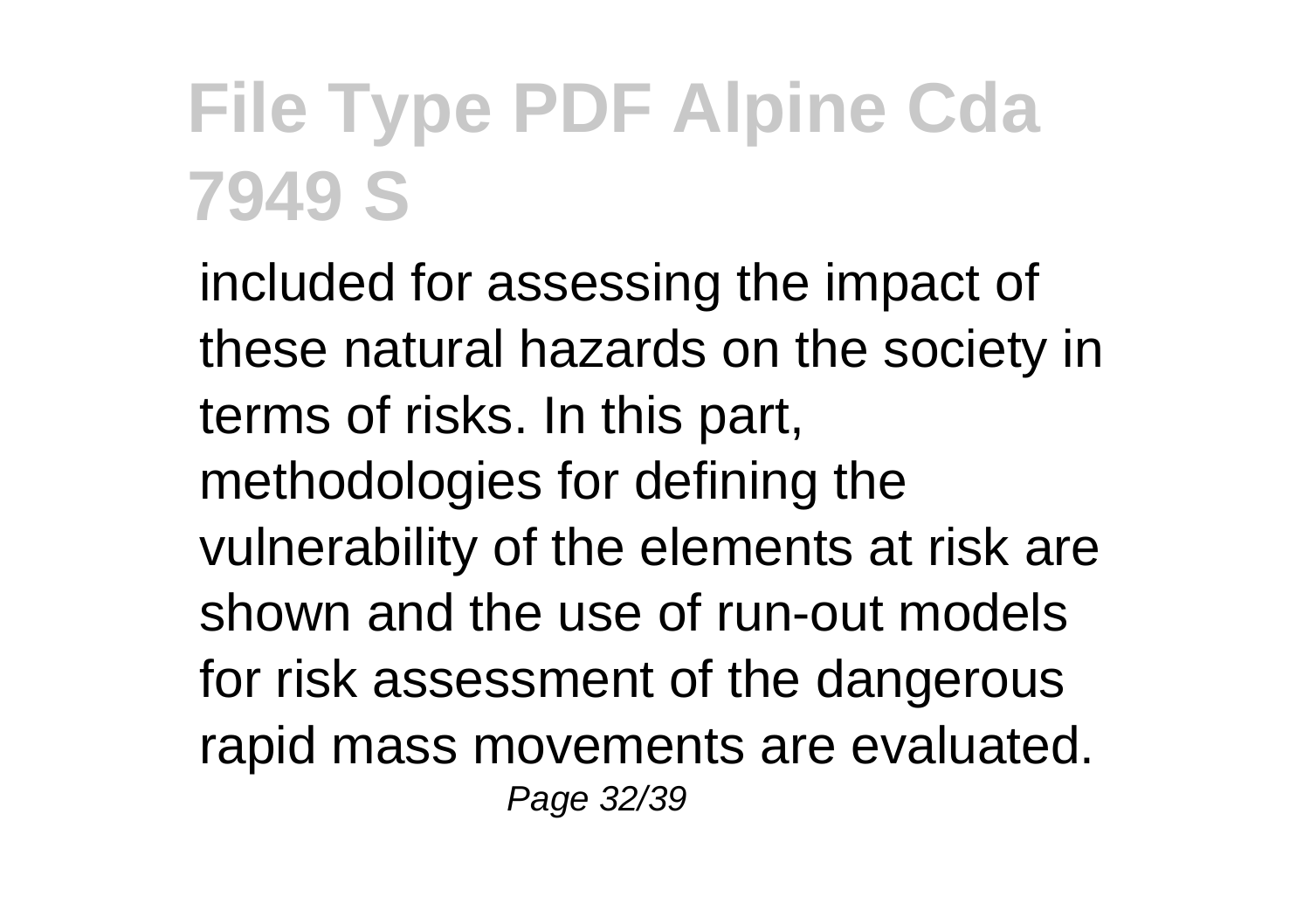The third part of the book focuses on the response of society towards the problems of hazard and risk. It highlights the role of spatial planning, early warning systems and evacuation plans for risk management. It establishes practical thresholds for acceptable and tolerable risks and Page 33/39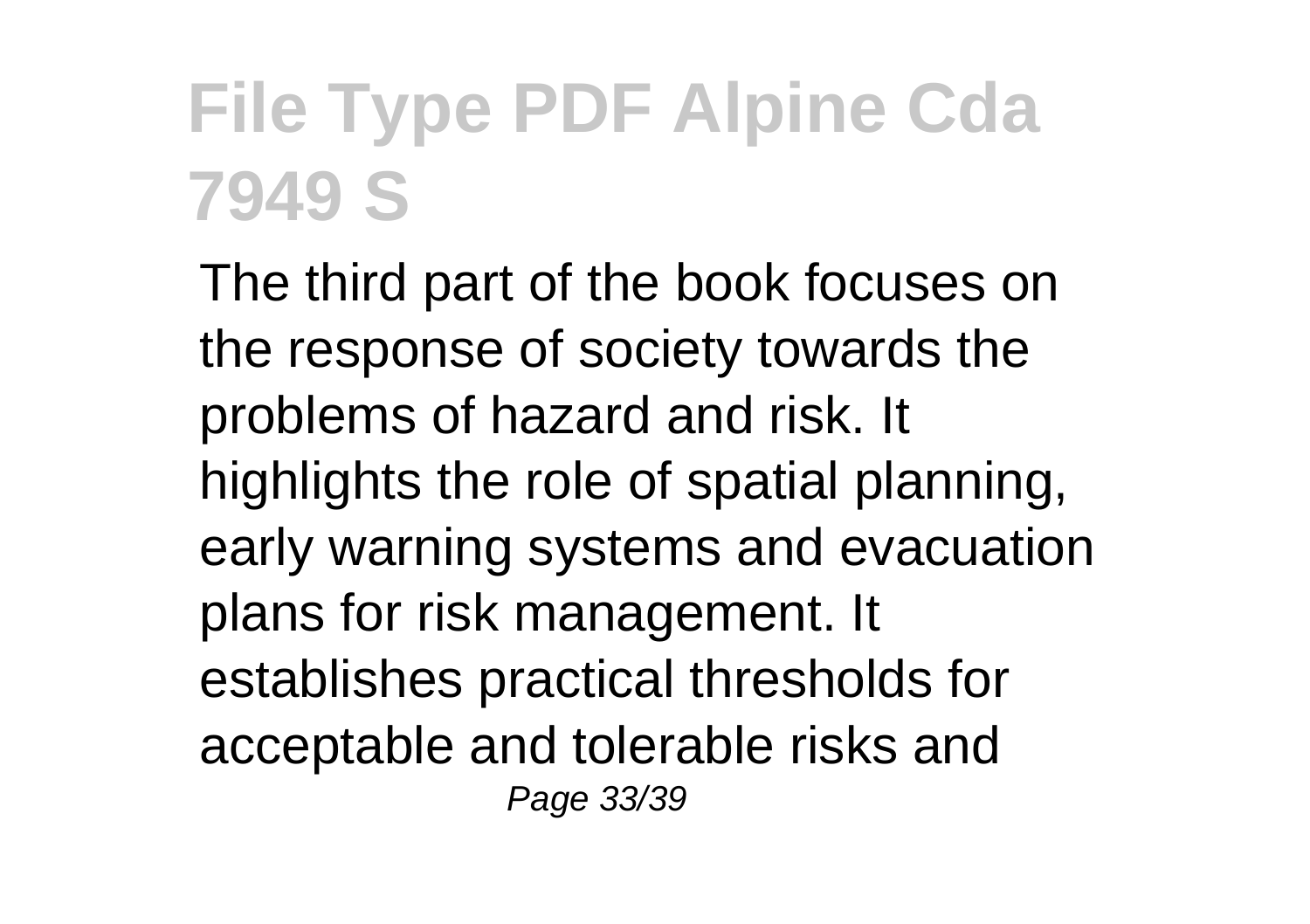emphasizes the importance of education and communication to society. Audience The book is of interest to a wide range of experts from related disciplines, practitioners and stakeholders to demonstrate the importance of an integrated approach for all aspects of risks in mountainous Page 34/39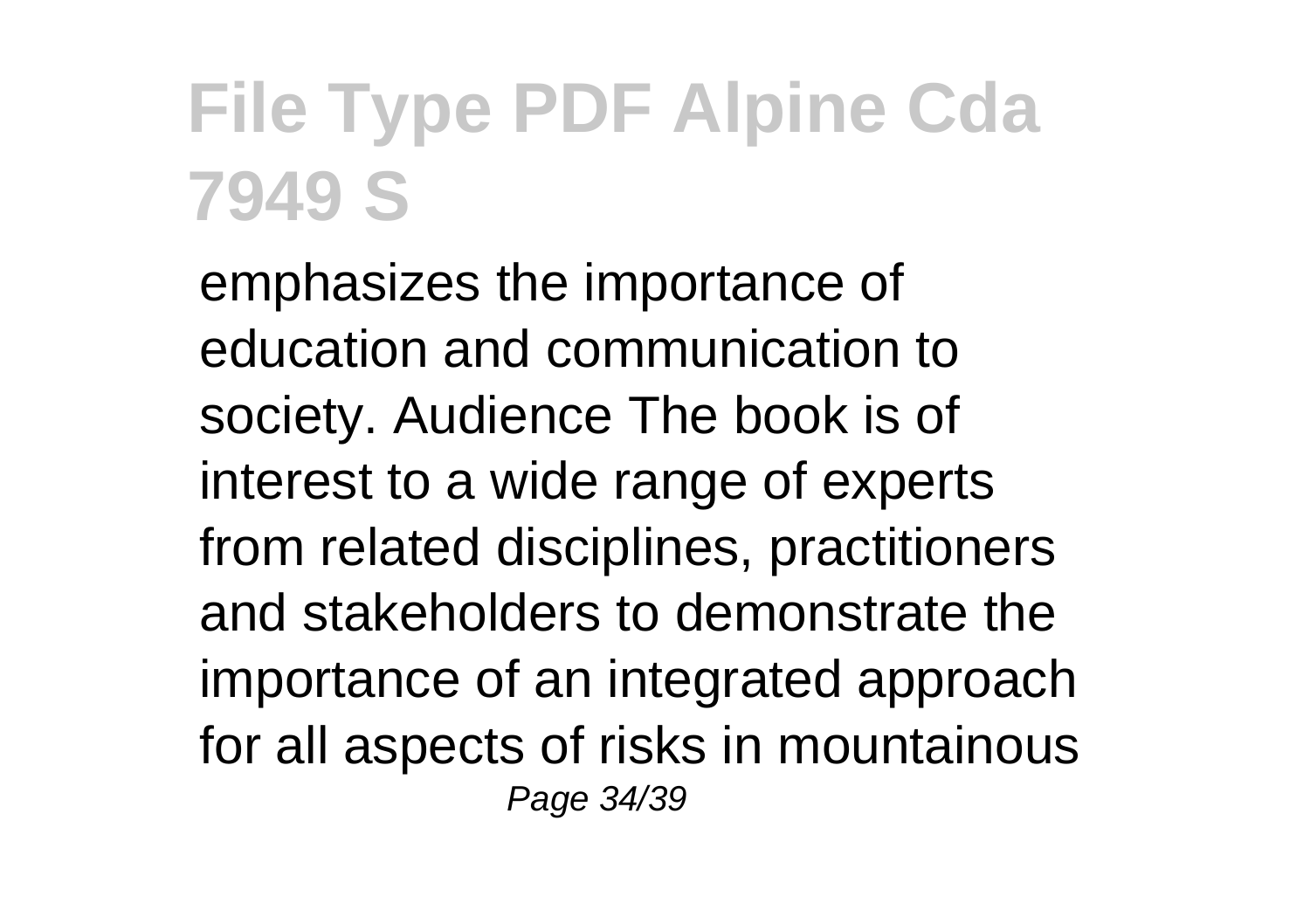areas.

This is the first book in English reviewing and updating the geology of the whole Apennines, one of the recent most uplifted mountains in the Page 35/39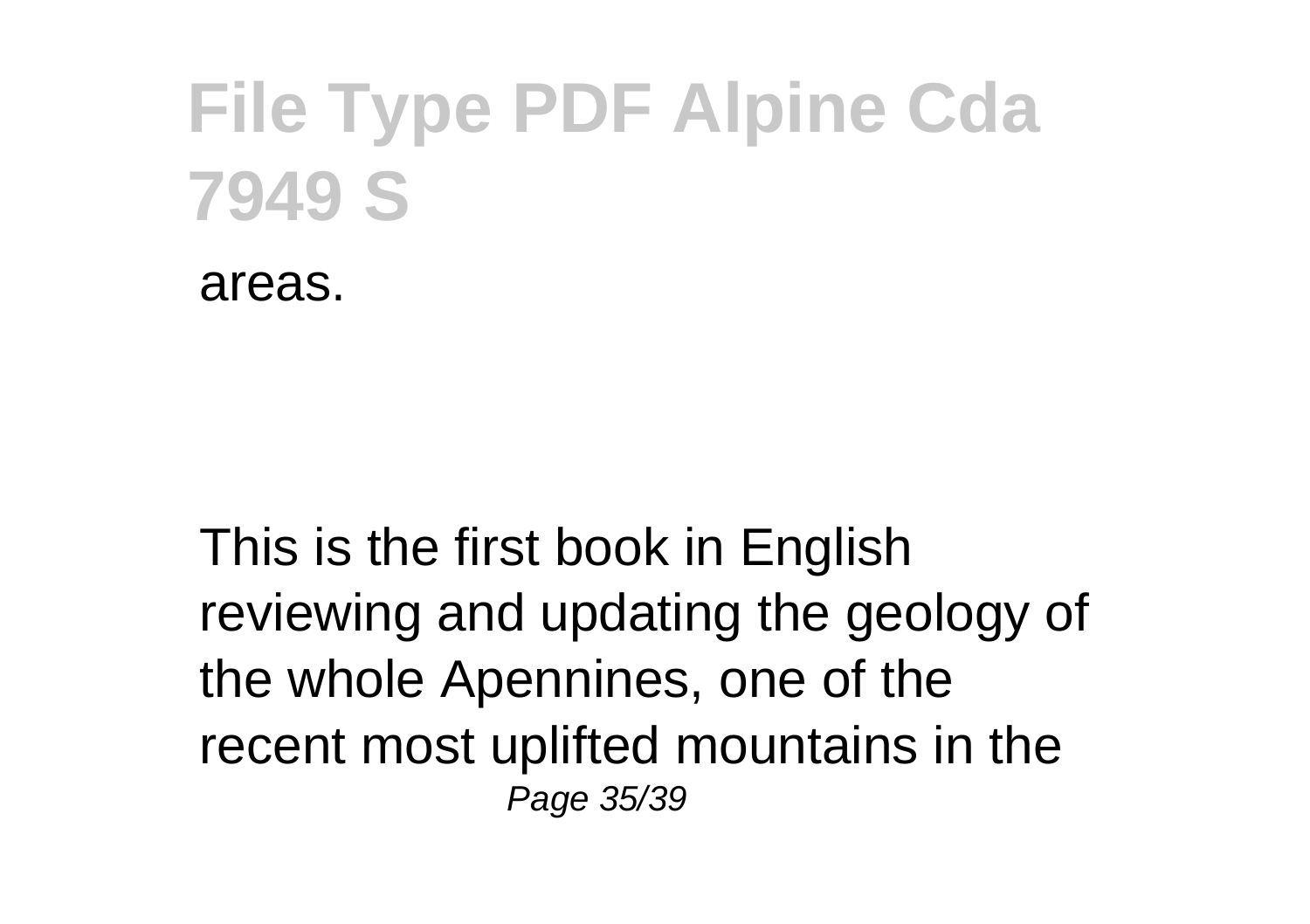world. The Apennines are the place from which Steno (1669) first stated the principles of geology. The Apennines also represent amongst others, the finding/testing sites of processes and products like volcanic eruptions, earthquakes, olistostromes and mélanges (argille scagliose), Page 36/39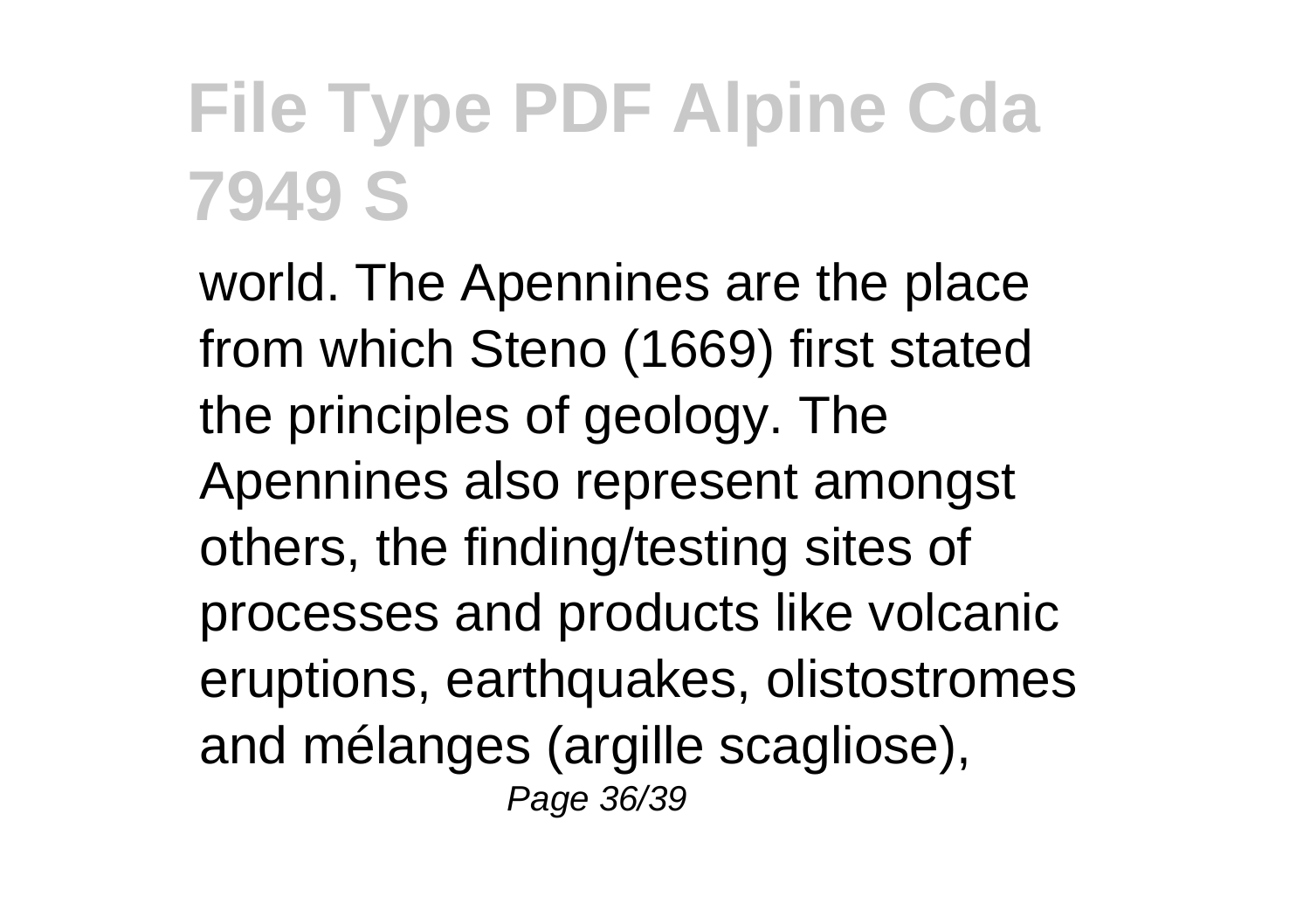salinity crisis, geothermal fluids, thrusttop basins, and turbidites (first represented in a famous Leonardo's painting). As such, the Apennines are a testing and learning ground readily accessible and rich of any type of field data. A growing literature is available most of which is not published in Page 37/39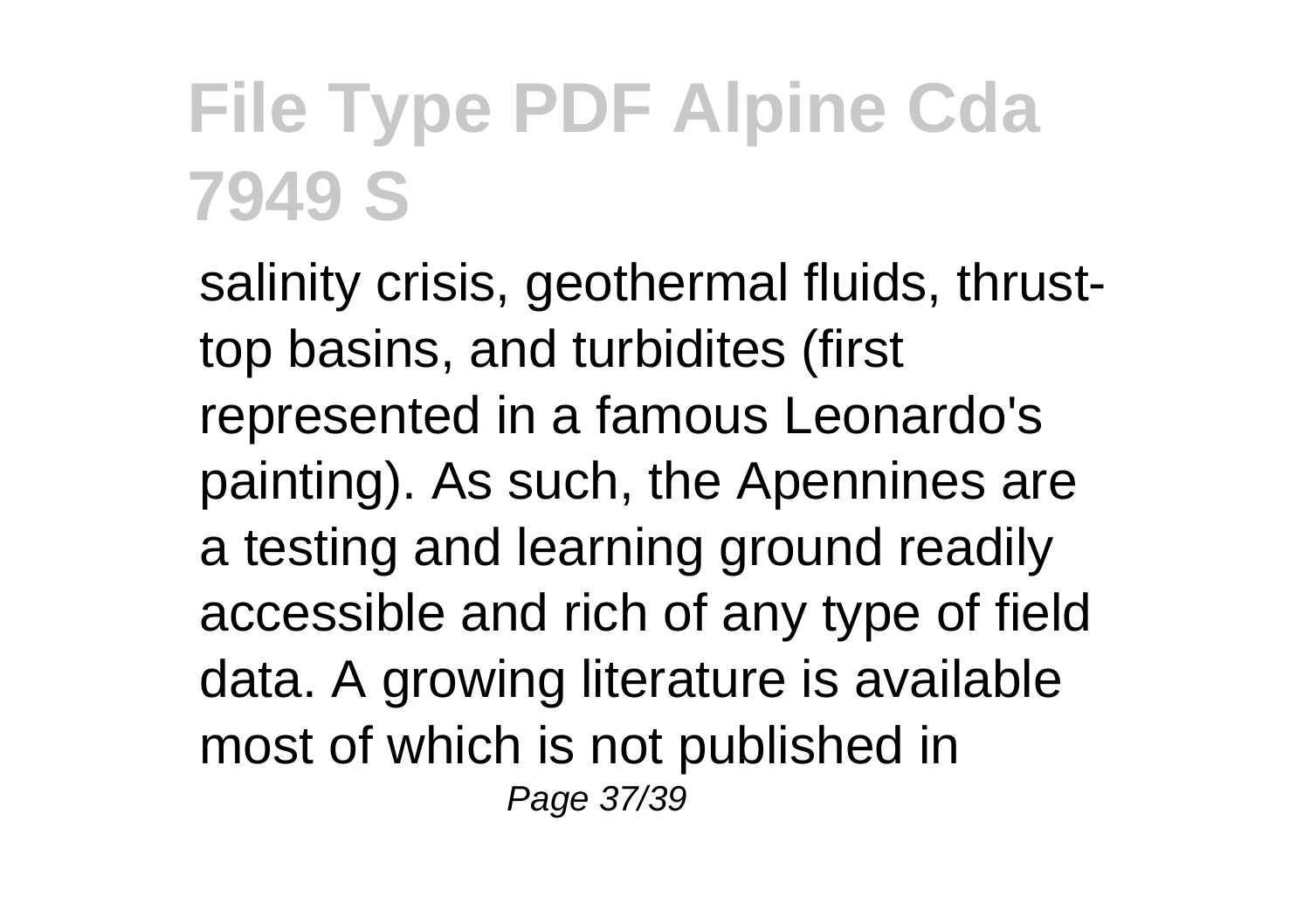widely available journals. The objective of the book is to provide a synthesis of current data and ideas on the Apennines, for the most part simply written and suitable for an international audience. However, sufficient details and in-depth analyses of the various complex settings have Page 38/39